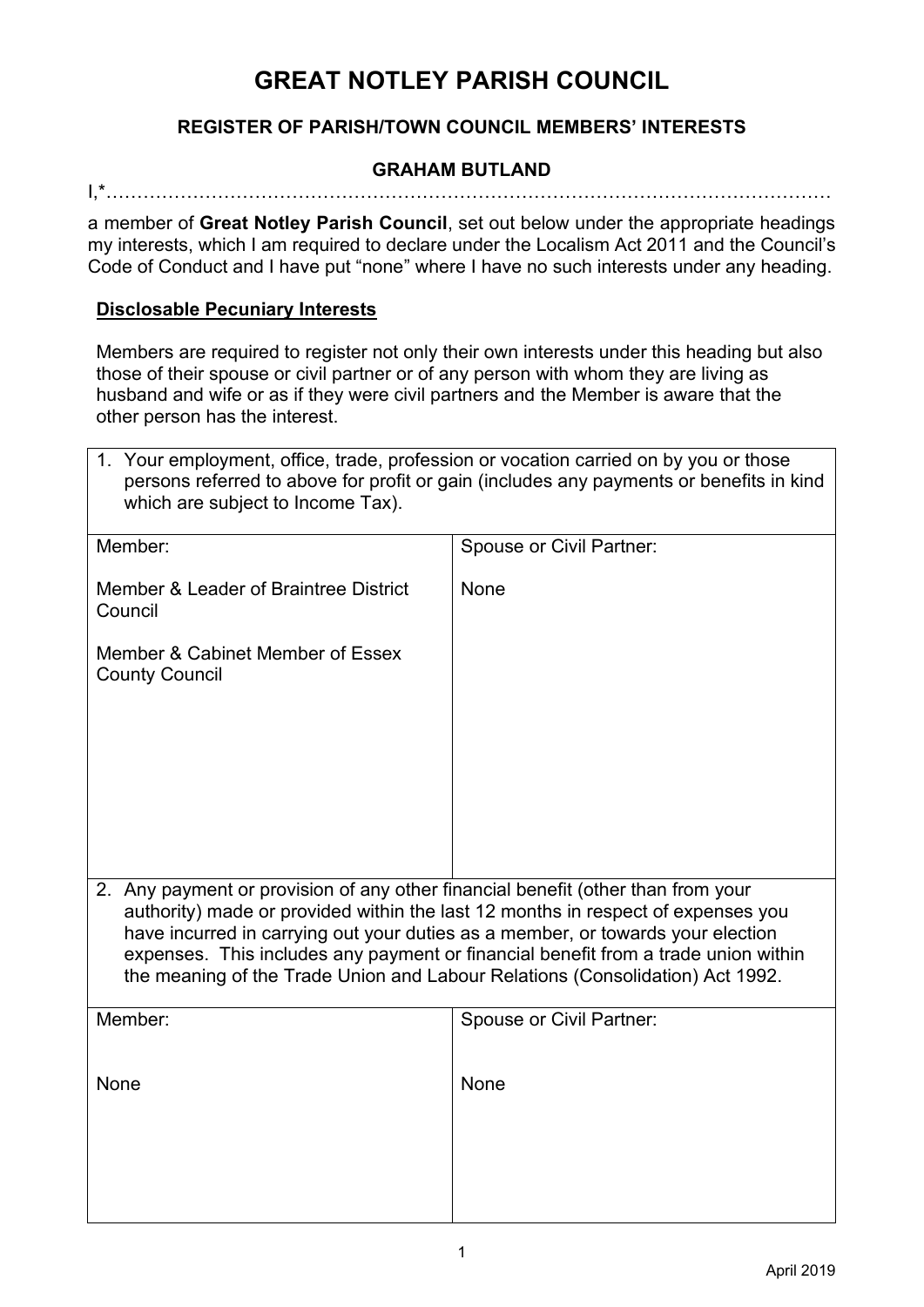| 3. A description of any contract for goods, services or works made between your<br>authority and you or the persons referred to above (or a body in which you or they<br>have a beneficial interest) and which has not been fully discharged. |                                                                                 |  |
|-----------------------------------------------------------------------------------------------------------------------------------------------------------------------------------------------------------------------------------------------|---------------------------------------------------------------------------------|--|
| Member:                                                                                                                                                                                                                                       | <b>Spouse or Civil Partner:</b>                                                 |  |
| None                                                                                                                                                                                                                                          | None                                                                            |  |
| 4. Any land in your authority's area in which you have a beneficial interest.                                                                                                                                                                 |                                                                                 |  |
| Member:                                                                                                                                                                                                                                       | <b>Spouse or Civil Partner:</b>                                                 |  |
| 25 Highclere Road<br><b>Great Notley</b><br><b>Braintree</b><br><b>CM77 7WX</b>                                                                                                                                                               | 25 Highclere Road<br><b>Great Notley</b><br><b>Braintree</b><br><b>CM77 7WX</b> |  |
| 5. Any land in the authority's area for which you or the persons referred to above have a<br>licence (alone or jointly with others) to occupy for a month or longer.                                                                          |                                                                                 |  |
| Member:                                                                                                                                                                                                                                       | Spouse or Civil Partner:                                                        |  |
| None                                                                                                                                                                                                                                          | None                                                                            |  |
| 6. Any tenancy where to your knowledge the landlord is your authority and the tenant is<br>a body in which you or a person referred to above has a beneficial interest.                                                                       |                                                                                 |  |
| Member:                                                                                                                                                                                                                                       | <b>Spouse or Civil Partner:</b>                                                 |  |
| None                                                                                                                                                                                                                                          | None                                                                            |  |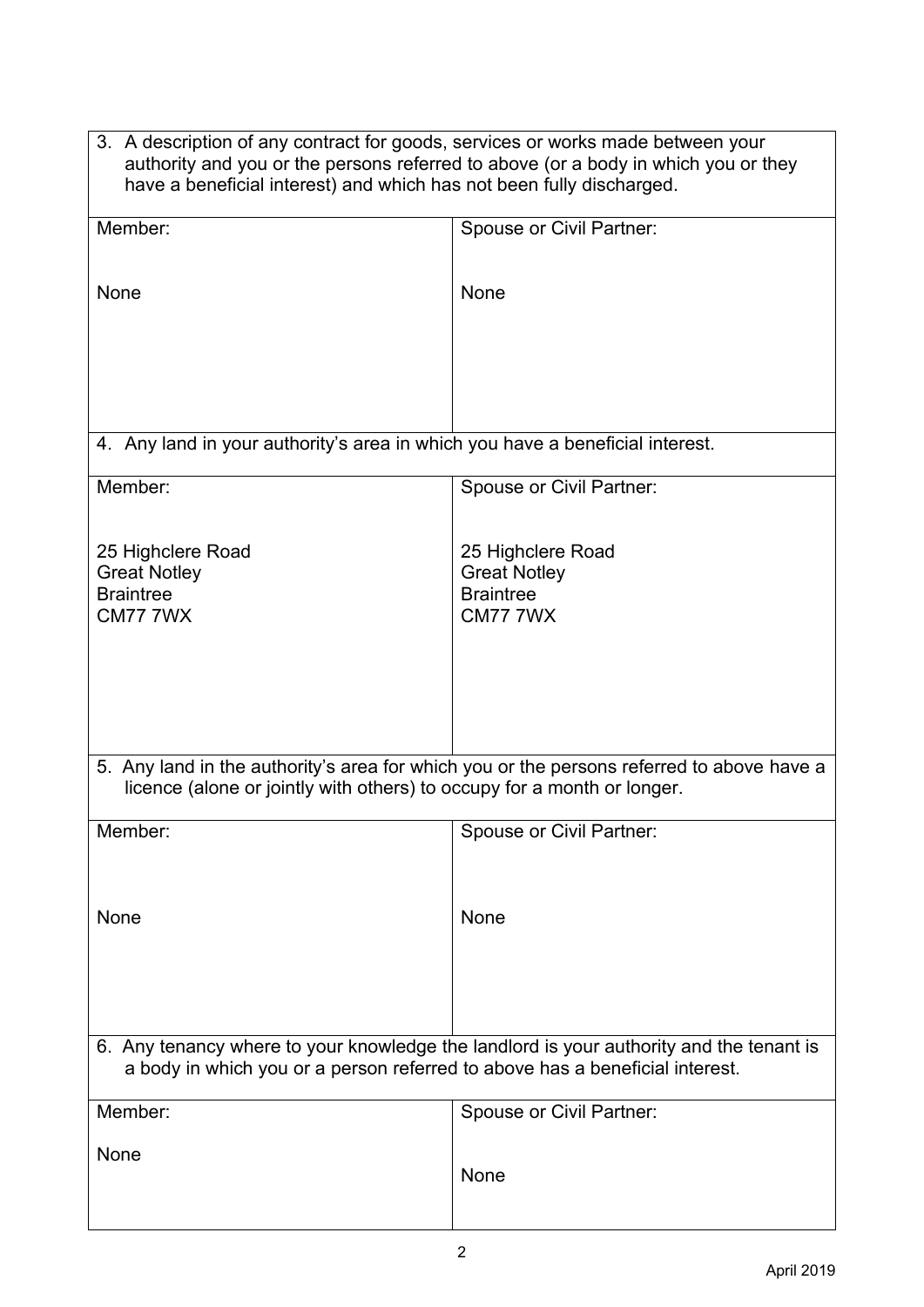- 7. The name of any person or body in which you (or a person referred to above) has a beneficial interest in securities of that body where:
	- (a) that body (to your knowledge) has a place of business or land in the area of your authority; and
	- (b) either-
		- (i) the total nominal value of the securities exceeds £25,000 or one hundredth of the total issue share capital of that body; or
		- (ii) if the share capital of that body is of more than one class, the total nominal value of the shares of any one class in which you or a person referred to above has a beneficial interest exceeds one hundredth of the total issue share capital of that class.

| Member: | <b>Spouse or Civil Partner:</b> |
|---------|---------------------------------|
|         |                                 |
| None    | None                            |
|         |                                 |
|         |                                 |
|         |                                 |
|         |                                 |

# **Other Pecuniary Interests**

Members are only obliged to register their own interests under this heading and do not need to include the interests of spouses or civil partners or others.

8. The name of the person who employs or has appointed you, the name of any firm in which you are a partner, and the name of any company for which you are a remunerated director.

None

9. A description of any contract for goods, services or works made between your authority and you (or a body in which you or they have a beneficial interest) and which has been fully discharged within the last 6 months.

None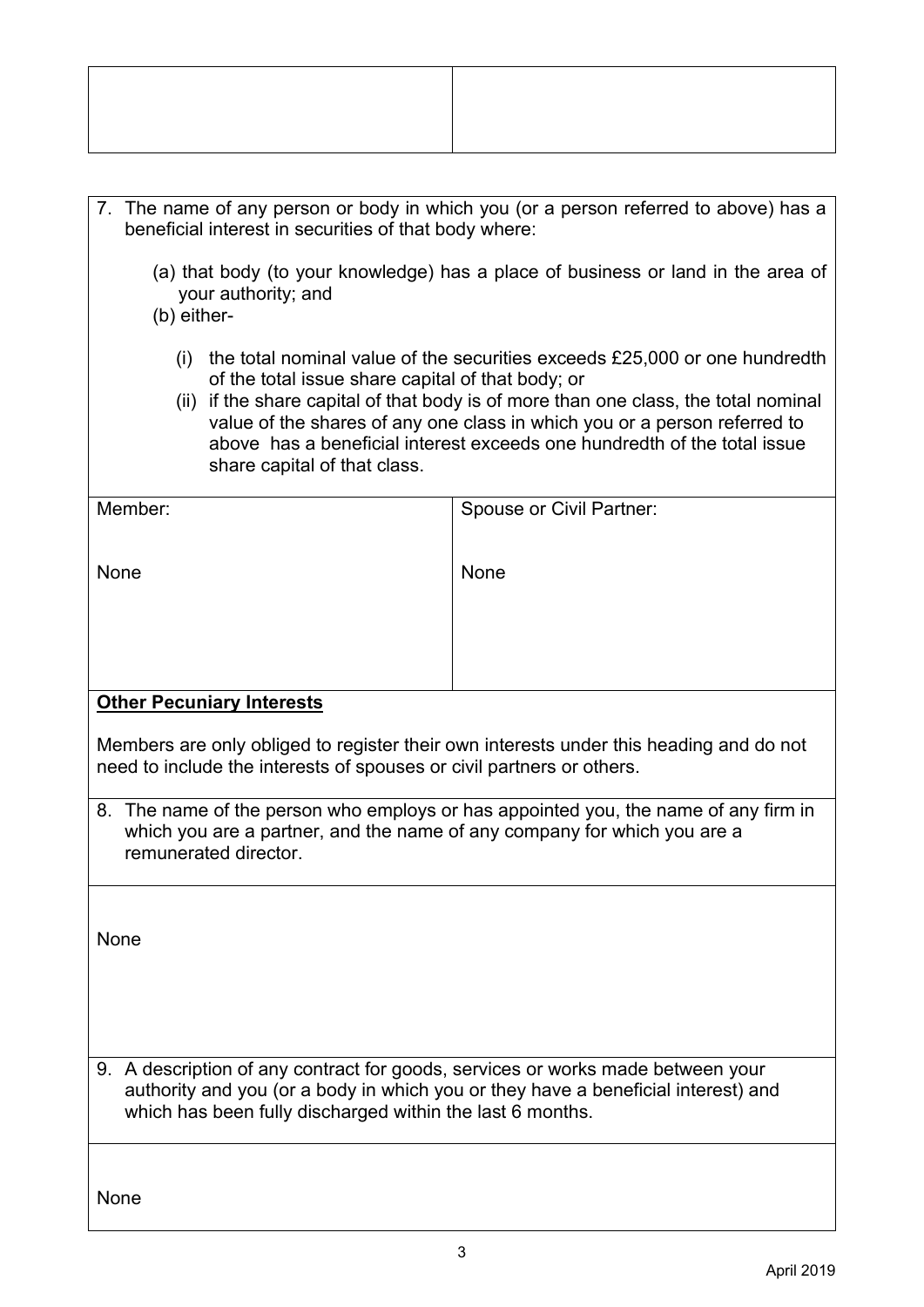# **Registerable Non- Pecuniary Interests**

Members are only obliged to register their own interests under this heading and do not need to include the interests of spouses or civil partners or others.

- 10.Your membership of or the fact that you are in a position of general management and control of any body:
	- a) to which you have been appointed or nominated by your authority
	- b) exercising functions of a public nature
	- c) directed towards charitable purposes
	- d) one of whose principal purposes includes the influence of public opinion or policy (including any political party or trade union).

# ) None

) East of England Local Government Association; Great Notley Country Park Joint Venture Committee (Chairman); South East Local Enterprise Partnership (Board Member); Success Essex (Board Member); Transport East (Board Member); District Councils Network (Braintree District Council's Representative);

| ) Rural Community Council for Essex (Trustee); Fitch's & Mott's Educational Foundation |
|----------------------------------------------------------------------------------------|
| (Trustee); English Heritage (Member)                                                   |

) Member of the Conservative & Unionist Party; Member of the Automobile Association

11.The name of any person from whom you have received a gift or hospitality with an estimated value of at least £50.

None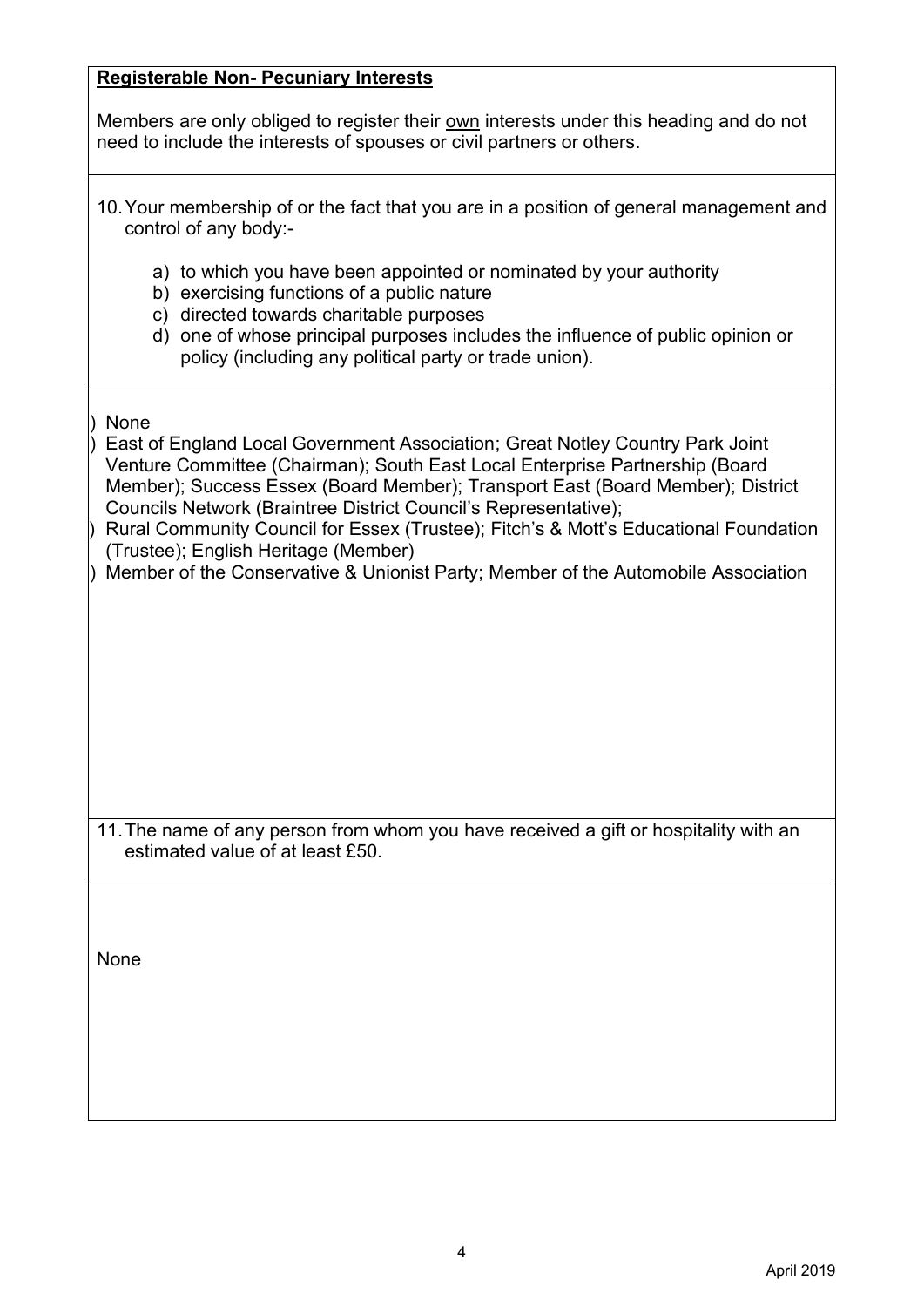## **REGISTER OF PARISH/TOWN COUNCIL MEMBERS' INTERESTS**

MLBNORT MILES CENUFORD

a member of Great Notley Parish Council, set out below under the appropriate headings my interests, which I am required to declare under the Localism Act 2011 and the Council's Code of Conduct and I have put "none" where I have no such interests under any heading.

#### **Disclosable Pecuniary Interests**

Members are required to register not only their own interests under this heading but also those of their spouse or civil partner or of any person with whom they are living as husband and wife or as if they were civil partners and the Member is aware that the other person has the interest.

1. Your employment, office, trade, profession or vocation carried on by you or those persons referred to above for profit or gain (includes any payments or benefits in kind which are subject to Income Tax).

| Member:                                                                                                                                                                                                                                                                                                                                    | <b>Spouse or Civil Partner:</b> |  |
|--------------------------------------------------------------------------------------------------------------------------------------------------------------------------------------------------------------------------------------------------------------------------------------------------------------------------------------------|---------------------------------|--|
|                                                                                                                                                                                                                                                                                                                                            |                                 |  |
| Fee Paid Judge at<br>the Mayesty's Courk<br>and Tribural Service.                                                                                                                                                                                                                                                                          |                                 |  |
|                                                                                                                                                                                                                                                                                                                                            |                                 |  |
|                                                                                                                                                                                                                                                                                                                                            |                                 |  |
|                                                                                                                                                                                                                                                                                                                                            |                                 |  |
| 2. Any payment or provision of any other financial benefit (other than from your                                                                                                                                                                                                                                                           |                                 |  |
| authority) made or provided within the last 12 months in respect of expenses you<br>have incurred in carrying out your duties as a member, or towards your election<br>expenses. This includes any payment or financial benefit from a trade union within<br>the meaning of the Trade Union and Labour Relations (Consolidation) Act 1992. |                                 |  |
| Member:                                                                                                                                                                                                                                                                                                                                    | <b>Spouse or Civil Partner:</b> |  |
| NOWE                                                                                                                                                                                                                                                                                                                                       |                                 |  |
|                                                                                                                                                                                                                                                                                                                                            |                                 |  |
|                                                                                                                                                                                                                                                                                                                                            |                                 |  |
|                                                                                                                                                                                                                                                                                                                                            |                                 |  |

. . . . . . . . . . . . . . . .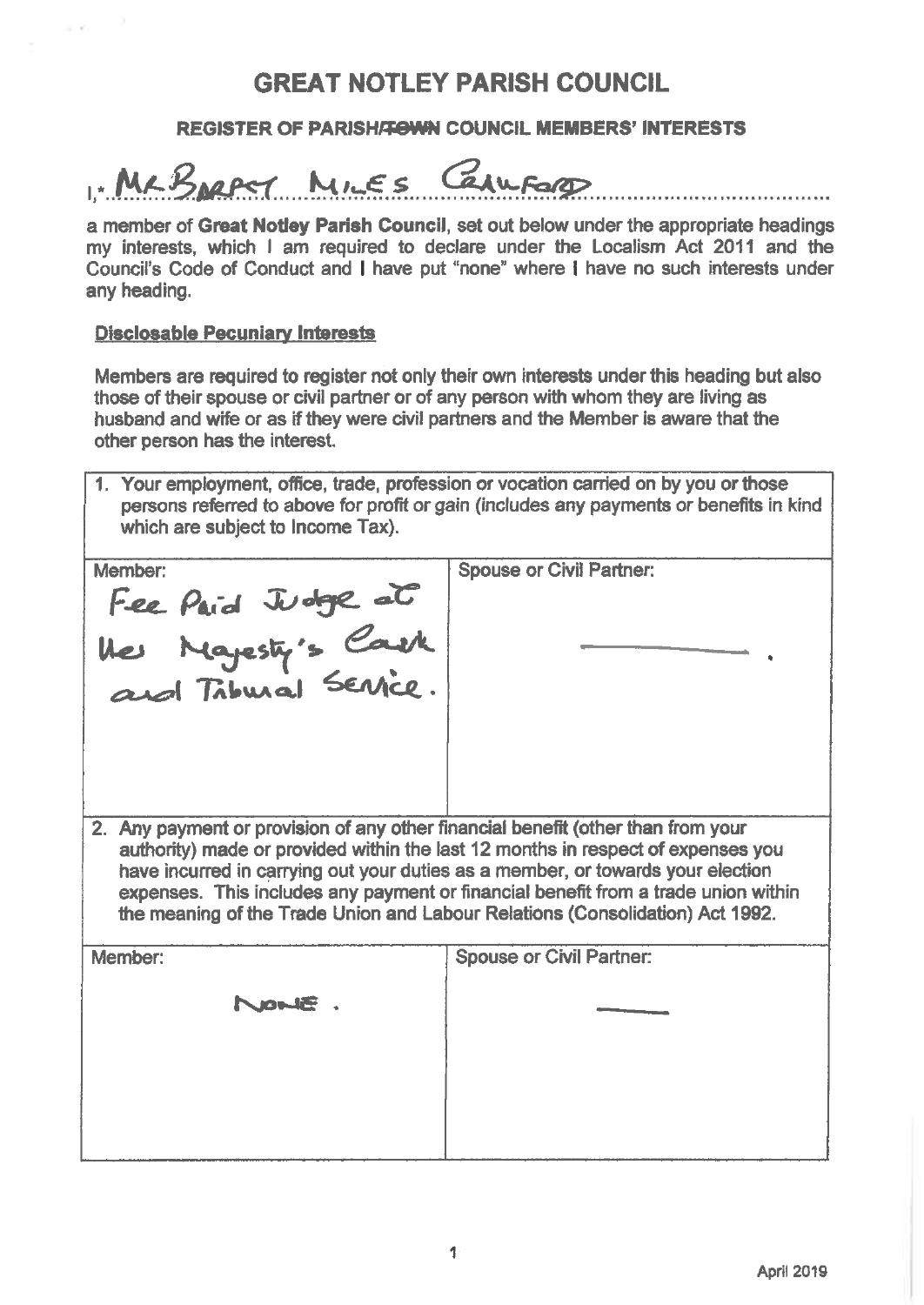| 3. A description of any contract for goods, services or works made between your<br>authority and you or the persons referred to above (or a body in which you or they<br>have a beneficial interest) and which has not been fully discharged. |                                                                                           |  |
|-----------------------------------------------------------------------------------------------------------------------------------------------------------------------------------------------------------------------------------------------|-------------------------------------------------------------------------------------------|--|
| Member:                                                                                                                                                                                                                                       | <b>Spouse or Civil Partner:</b>                                                           |  |
| NONE                                                                                                                                                                                                                                          |                                                                                           |  |
|                                                                                                                                                                                                                                               |                                                                                           |  |
|                                                                                                                                                                                                                                               |                                                                                           |  |
|                                                                                                                                                                                                                                               |                                                                                           |  |
| 4. Any land in your authority's area in which you have a beneficial interest.                                                                                                                                                                 |                                                                                           |  |
|                                                                                                                                                                                                                                               |                                                                                           |  |
| Member:                                                                                                                                                                                                                                       | <b>Spouse or Civil Partner:</b>                                                           |  |
| Is BRUGE END LANE<br>GLEAT NOTIET<br>IS STANSTRETE FIED<br>GREAT NOTIET                                                                                                                                                                       |                                                                                           |  |
|                                                                                                                                                                                                                                               |                                                                                           |  |
|                                                                                                                                                                                                                                               |                                                                                           |  |
|                                                                                                                                                                                                                                               |                                                                                           |  |
| licence (alone or jointly with others) to occupy for a month or longer.                                                                                                                                                                       | 5. Any land in the authority's area for which you or the persons referred to above have a |  |
| Member:                                                                                                                                                                                                                                       | <b>Spouse or Civil Partner:</b>                                                           |  |
| Nowe                                                                                                                                                                                                                                          |                                                                                           |  |
|                                                                                                                                                                                                                                               |                                                                                           |  |
|                                                                                                                                                                                                                                               |                                                                                           |  |
|                                                                                                                                                                                                                                               |                                                                                           |  |
|                                                                                                                                                                                                                                               |                                                                                           |  |
| 6. Any tenancy where to your knowledge the landlord is your authority and the tenant is<br>a body in which you or a person referred to above has a beneficial interest.                                                                       |                                                                                           |  |
| Member:                                                                                                                                                                                                                                       | <b>Spouse or Civil Partner:</b>                                                           |  |
|                                                                                                                                                                                                                                               |                                                                                           |  |
| NOWE                                                                                                                                                                                                                                          |                                                                                           |  |
|                                                                                                                                                                                                                                               |                                                                                           |  |
|                                                                                                                                                                                                                                               |                                                                                           |  |
|                                                                                                                                                                                                                                               |                                                                                           |  |
|                                                                                                                                                                                                                                               |                                                                                           |  |

 $\alpha=0$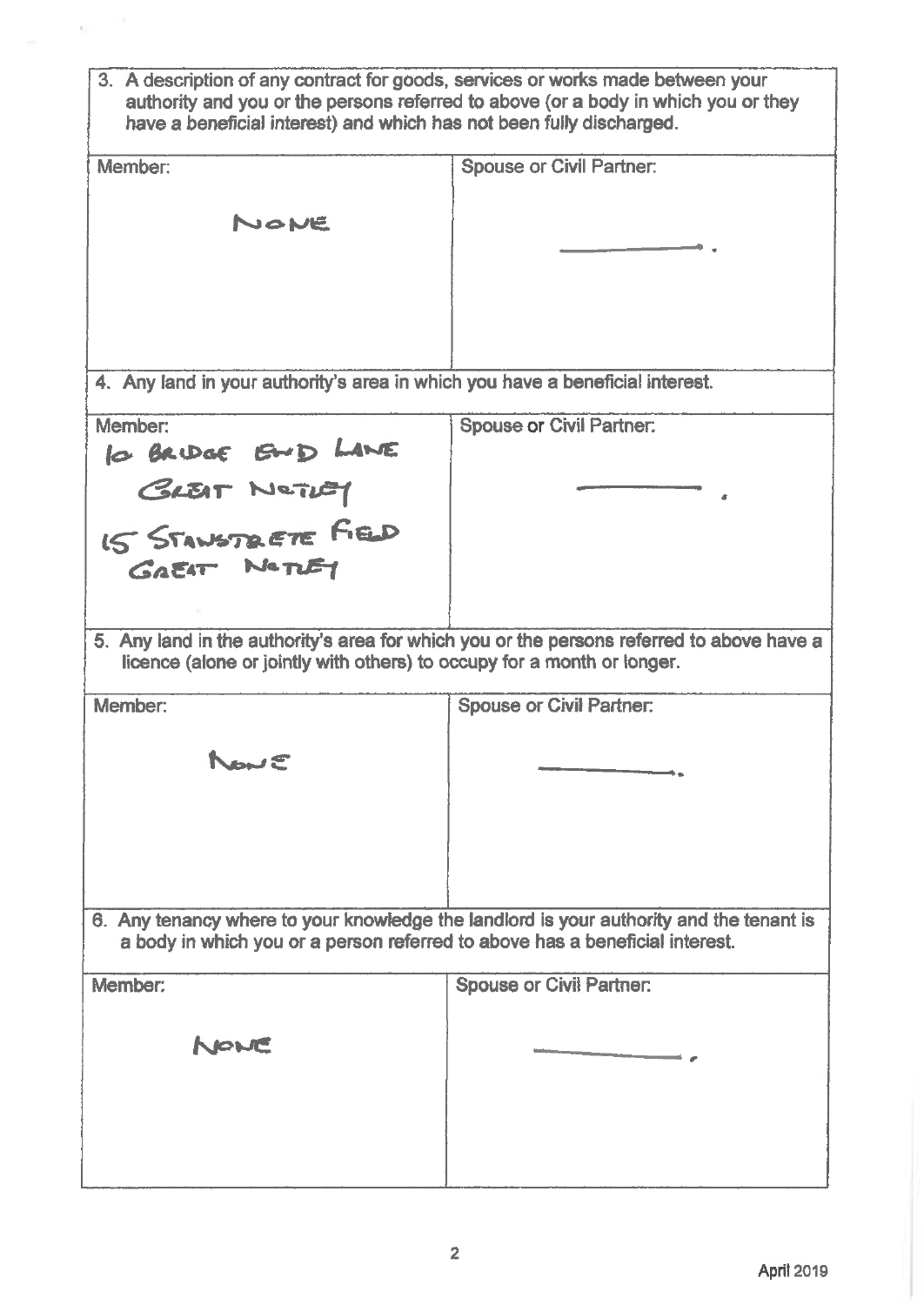| 7. The name of any person or body in which you (or a person referred to above) has a<br>beneficial interest in securities of that body where:                                                                                                                                                                                                                                                                          |                                 |  |
|------------------------------------------------------------------------------------------------------------------------------------------------------------------------------------------------------------------------------------------------------------------------------------------------------------------------------------------------------------------------------------------------------------------------|---------------------------------|--|
| (a) that body (to your knowledge) has a place of business or land in the area of<br>your authority; and<br>(b) either-                                                                                                                                                                                                                                                                                                 |                                 |  |
| the total nominal value of the securities exceeds £25,000 or one hundredth<br>(i)<br>of the total issue share capital of that body; or<br>(ii) if the share capital of that body is of more than one class, the total nominal<br>value of the shares of any one class in which you or a person referred to<br>above has a beneficial interest exceeds one hundredth of the total issue<br>share capital of that class. |                                 |  |
| Member:                                                                                                                                                                                                                                                                                                                                                                                                                | <b>Spouse or Civil Partner:</b> |  |
| NONE                                                                                                                                                                                                                                                                                                                                                                                                                   |                                 |  |
|                                                                                                                                                                                                                                                                                                                                                                                                                        |                                 |  |
| <b>Other Pecuniary Interests</b>                                                                                                                                                                                                                                                                                                                                                                                       |                                 |  |
| Members are only obliged to register their own interests under this heading and do not<br>need to include the interests of spouses or civil partners or others.<br>8. The name of the person who employs or has appointed you, the name of any firm in<br>which you are a partner, and the name of any company for which you are a<br>remunerated director.                                                            |                                 |  |
| MINISTRY OF JUSTICE.                                                                                                                                                                                                                                                                                                                                                                                                   |                                 |  |
|                                                                                                                                                                                                                                                                                                                                                                                                                        |                                 |  |
|                                                                                                                                                                                                                                                                                                                                                                                                                        |                                 |  |
|                                                                                                                                                                                                                                                                                                                                                                                                                        |                                 |  |
| 9. A description of any contract for goods, services or works made between your<br>authority and you (or a body in which you or they have a beneficial interest) and<br>which has been fully discharged within the last 6 months.                                                                                                                                                                                      |                                 |  |
| NONE.                                                                                                                                                                                                                                                                                                                                                                                                                  |                                 |  |
|                                                                                                                                                                                                                                                                                                                                                                                                                        |                                 |  |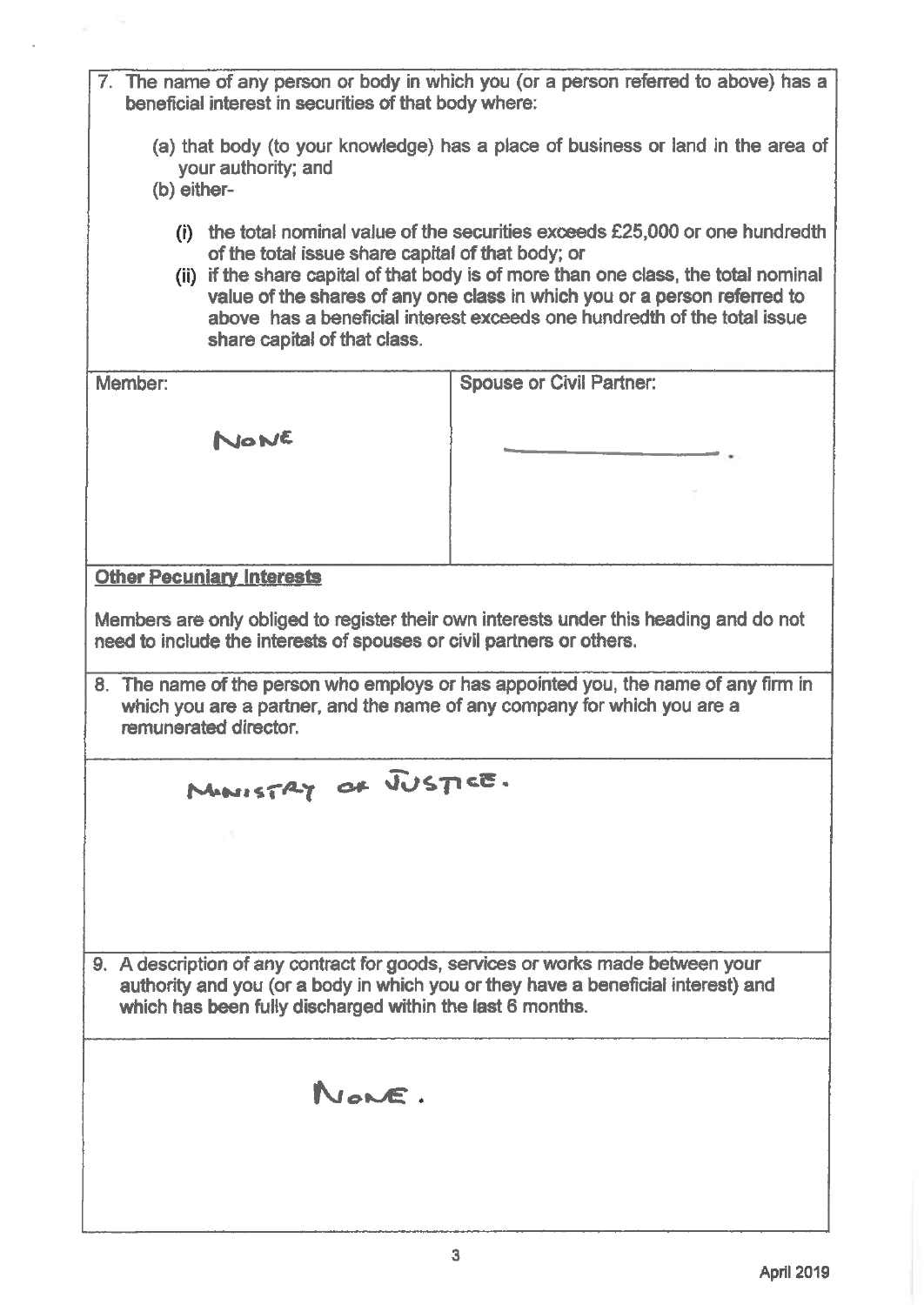# Registerable Non-Pecuniary Interests

Members are only obliged to register their own interests under this heading and do not need to include the interests of spouses or civil partners or others.

- 10. Your membership of or the fact that you are in a position of general management and control of any body:
	- a) to which you have been appointed or nominated by your authority
	- b) exercising functions of a public nature
	- c) directed towards charitable purposes
	- $\overrightarrow{d}$  one of whose principal purposes includes the influence of public opinion or policy (including any political party or trade union).

NONE

11. The name of any person from whom you have received a gift or hospitality with an estimated value of at least £50.

Now C.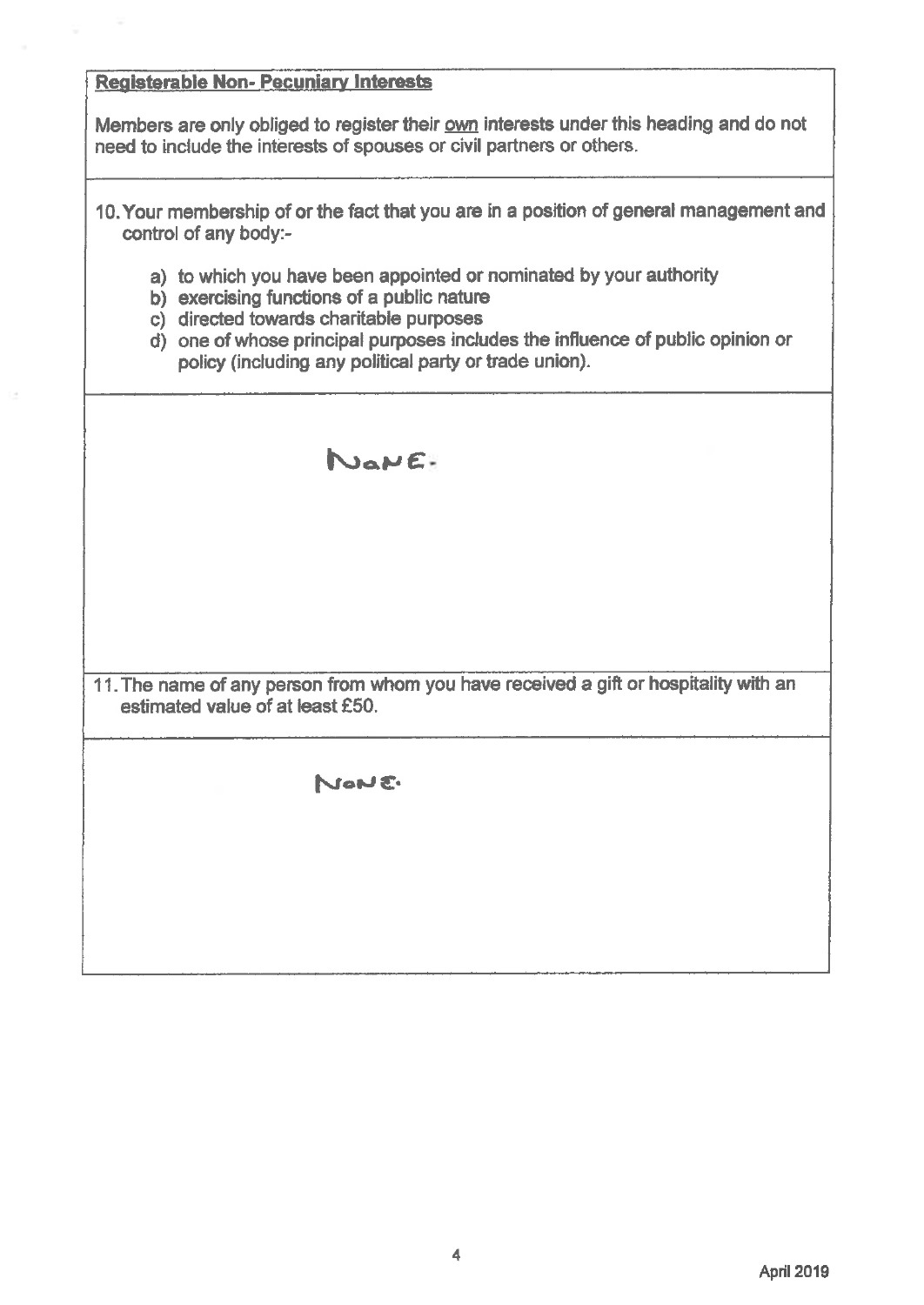# **REGISTER OF PARISH/TOWN COUNCIL MEMBERS' INTERESTS**

## I,\* TOM CUNNINGHAM

a member of **Great Notley Parish Council**, set out below under the appropriate headings my interests, which I am required to declare under the Localism Act 2011 and the Council's Code of Conduct and I have put "none" where I have no such interests under any heading.

## **Disclosable Pecuniary Interests**

Members are required to register not only their own interests under this heading but also those of their spouse or civil partner or of any person with whom they are living as husband and wife or as if they were civil partners and the Member is aware that the other person has the interest.

| 1. Your employment, office, trade, profession or vocation carried on by you or those    |
|-----------------------------------------------------------------------------------------|
| persons referred to above for profit or gain (includes any payments or benefits in kind |
| which are subject to Income Tax).                                                       |

| Member:                                                                                                                                                                                                                                                                                                                                                                                                                        | <b>Spouse or Civil Partner:</b> |  |
|--------------------------------------------------------------------------------------------------------------------------------------------------------------------------------------------------------------------------------------------------------------------------------------------------------------------------------------------------------------------------------------------------------------------------------|---------------------------------|--|
| Member of Braintree District Council,<br>Member of Essex County Council,<br>Office of Will Quince MP<br>Occasional work for Wrights Farm<br>Contracts Ltd,<br>Self Employed Conservative Party Agent<br>and Campaign Management Support.                                                                                                                                                                                       |                                 |  |
| 2. Any payment or provision of any other financial benefit (other than from your<br>authority) made or provided within the last 12 months in respect of expenses you<br>have incurred in carrying out your duties as a member, or towards your election<br>expenses. This includes any payment or financial benefit from a trade union within<br>the meaning of the Trade Union and Labour Relations (Consolidation) Act 1992. |                                 |  |
| Member:                                                                                                                                                                                                                                                                                                                                                                                                                        | <b>Spouse or Civil Partner:</b> |  |
| <b>BRAINTREE CONSTITUENCY</b><br><b>CONSERVATIVE ASSN pays election</b><br>expenses.                                                                                                                                                                                                                                                                                                                                           |                                 |  |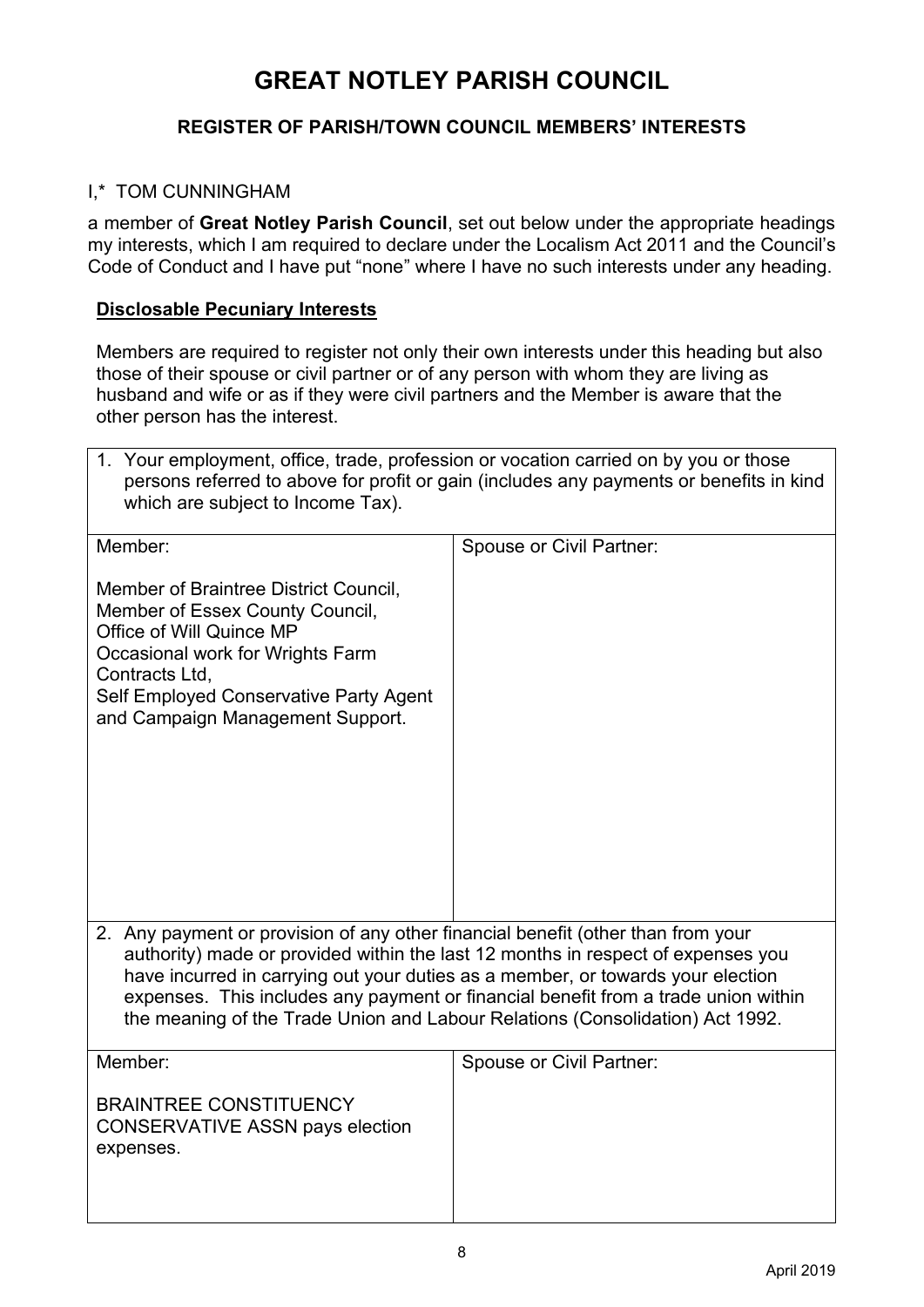| 3. A description of any contract for goods, services or works made between your<br>authority and you or the persons referred to above (or a body in which you or they<br>have a beneficial interest) and which has not been fully discharged. |                                 |  |
|-----------------------------------------------------------------------------------------------------------------------------------------------------------------------------------------------------------------------------------------------|---------------------------------|--|
| Member:                                                                                                                                                                                                                                       | <b>Spouse or Civil Partner:</b> |  |
| 4. Any land in your authority's area in which you have a beneficial interest.                                                                                                                                                                 |                                 |  |
| Member:                                                                                                                                                                                                                                       | Spouse or Civil Partner:        |  |
| 5. Any land in the authority's area for which you or the persons referred to above have a<br>licence (alone or jointly with others) to occupy for a month or longer.                                                                          |                                 |  |
| Member:                                                                                                                                                                                                                                       | Spouse or Civil Partner:        |  |
| 6. Any tenancy where to your knowledge the landlord is your authority and the tenant is<br>a body in which you or a person referred to above has a beneficial interest.                                                                       |                                 |  |
| Member:                                                                                                                                                                                                                                       | <b>Spouse or Civil Partner:</b> |  |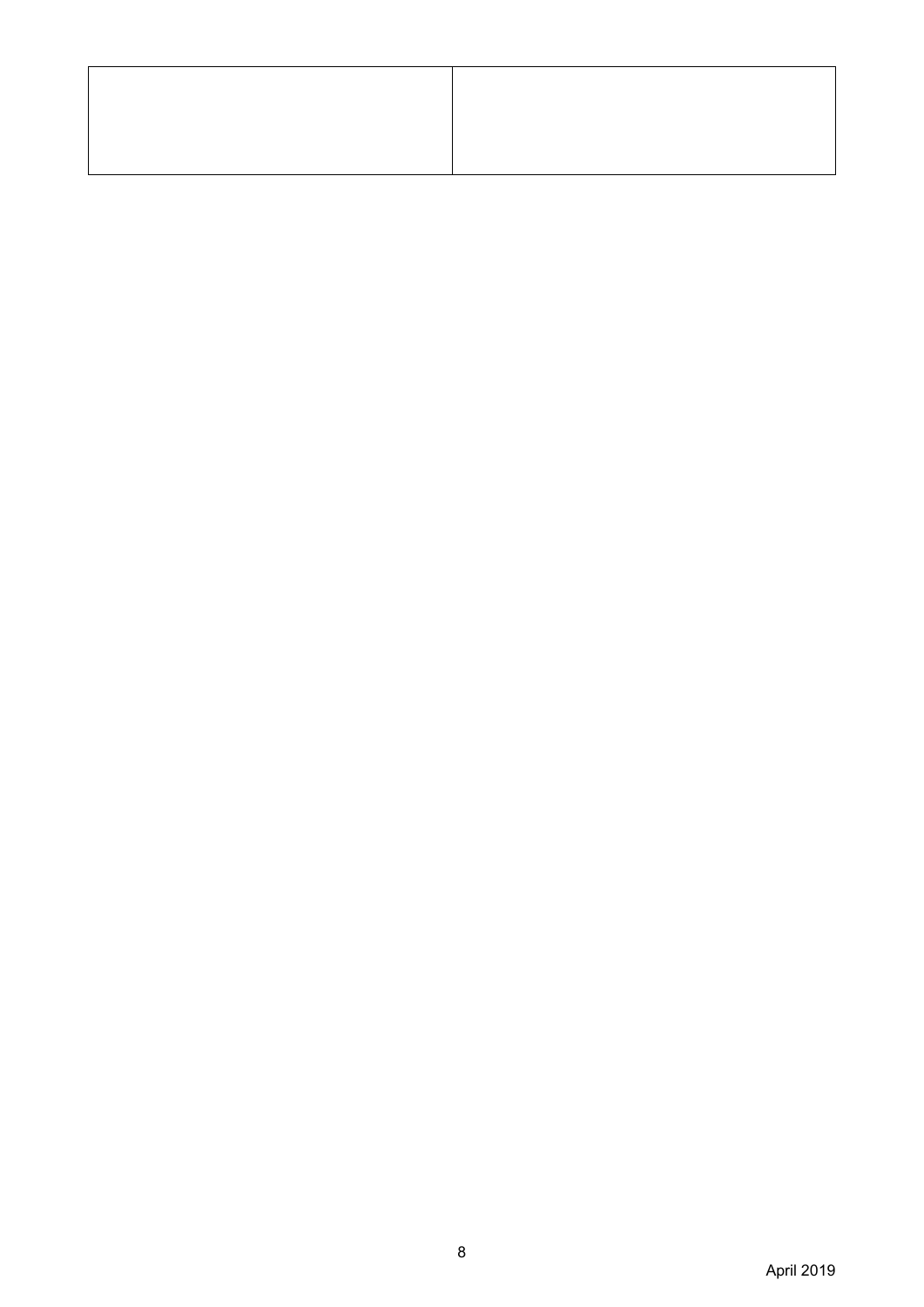| 7. The name of any person or body in which you (or a person referred to above) has a |  |
|--------------------------------------------------------------------------------------|--|
| beneficial interest in securities of that body where:                                |  |

- (a) that body (to your knowledge) has a place of business or land in the area of your authority; and
- (b) either-
	- (i) the total nominal value of the securities exceeds £25,000 or one hundredth of the total issue share capital of that body; or
	- (ii) if the share capital of that body is of more than one class, the total nominal value of the shares of any one class in which you or a person referred to above has a beneficial interest exceeds one hundredth of the total issue share capital of that class.

| Member:                                                                           | <b>Spouse or Civil Partner:</b>                                                        |
|-----------------------------------------------------------------------------------|----------------------------------------------------------------------------------------|
|                                                                                   |                                                                                        |
|                                                                                   |                                                                                        |
|                                                                                   |                                                                                        |
|                                                                                   |                                                                                        |
|                                                                                   |                                                                                        |
|                                                                                   |                                                                                        |
|                                                                                   |                                                                                        |
|                                                                                   |                                                                                        |
|                                                                                   |                                                                                        |
| <b>Other Pecuniary Interests</b>                                                  |                                                                                        |
|                                                                                   |                                                                                        |
|                                                                                   | Members are only obliged to register their own interests under this heading and do not |
| need to include the interests of spouses or civil partners or others.             |                                                                                        |
|                                                                                   |                                                                                        |
|                                                                                   | 8. The name of the person who employs or has appointed you, the name of any firm in    |
| which you are a partner, and the name of any company for which you are a          |                                                                                        |
| remunerated director.                                                             |                                                                                        |
|                                                                                   |                                                                                        |
|                                                                                   |                                                                                        |
|                                                                                   |                                                                                        |
|                                                                                   |                                                                                        |
|                                                                                   |                                                                                        |
|                                                                                   |                                                                                        |
|                                                                                   |                                                                                        |
|                                                                                   |                                                                                        |
|                                                                                   |                                                                                        |
|                                                                                   |                                                                                        |
|                                                                                   |                                                                                        |
| 9. A description of any contract for goods, services or works made between your   |                                                                                        |
|                                                                                   |                                                                                        |
| authority and you (or a body in which you or they have a beneficial interest) and |                                                                                        |
| which has been fully discharged within the last 6 months.                         |                                                                                        |
|                                                                                   |                                                                                        |
|                                                                                   |                                                                                        |
|                                                                                   |                                                                                        |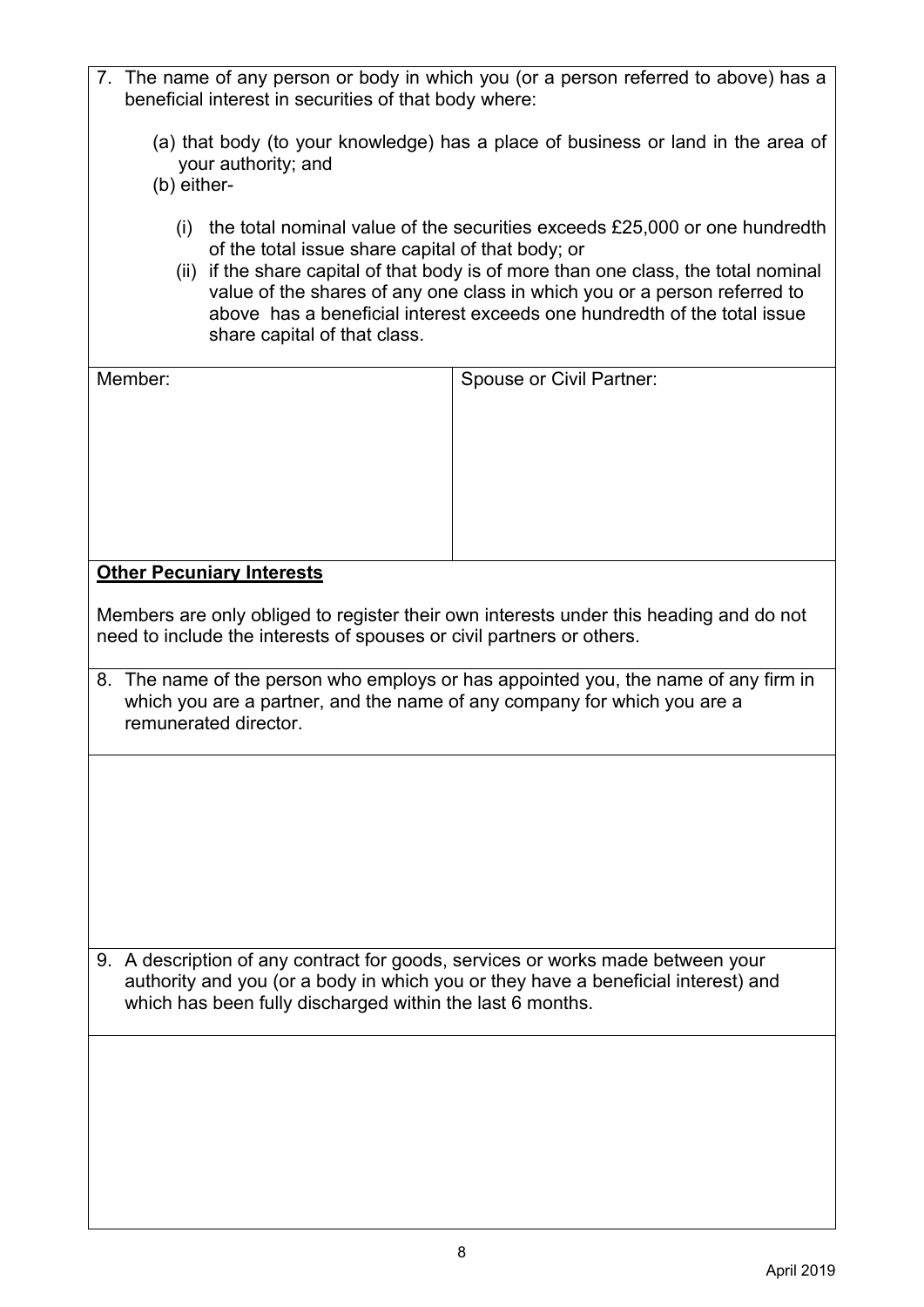# **Registerable Non- Pecuniary Interests**

Members are only obliged to register their own interests under this heading and do not need to include the interests of spouses or civil partners or others.

| 10. Your membership of or the fact that you are in a position of general management and |  |  |  |  |
|-----------------------------------------------------------------------------------------|--|--|--|--|
| control of any body:-                                                                   |  |  |  |  |

- a) to which you have been appointed or nominated by your authority
- b) exercising functions of a public nature
- c) directed towards charitable purposes
- d) one of whose principal purposes includes the influence of public opinion or policy (including any political party or trade union).

Braintree Constituency Conservative Association CIPD

11.The name of any person from whom you have received a gift or hospitality with an estimated value of at least £50.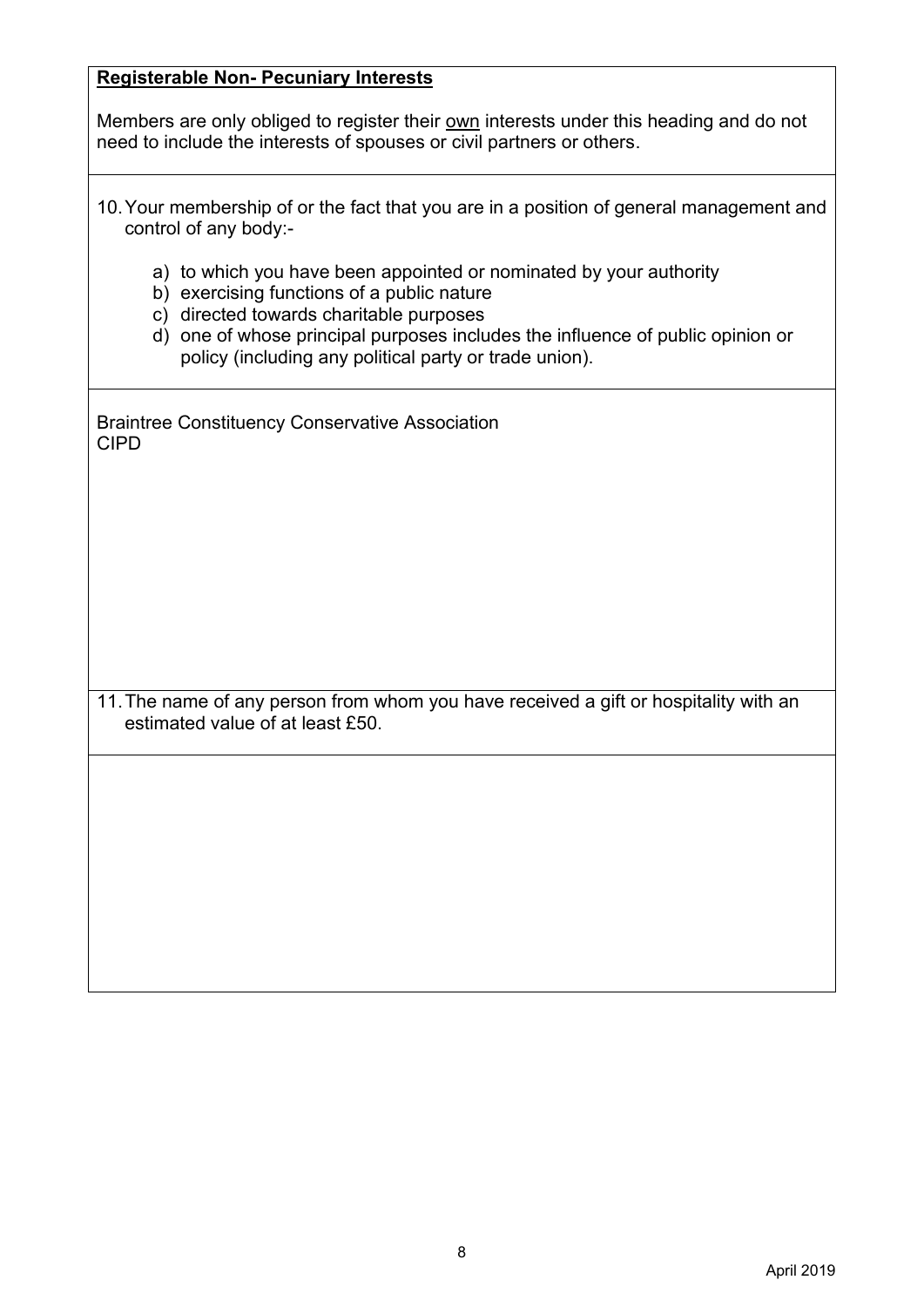## **REGISTER OF PARISH/TOWN COUNCIL MEMBERS' INTERESTS**

#### 

a member of Great Notley Parish Council, set out below under the appropriate headings my interests, which I am required to declare under the Localism Act 2011 and the Council's Code of Conduct and I have put "none" where I have no such interests under any heading.

#### **Disclosable Pecuniary Interests**

Members are required to register not only their own interests under this heading but also those of their spouse or civil partner or of any person with whom they are living as husband and wife or as if they were civil partners and the Member is aware that the other person has the interest.

| 1. Your employment, office, trade, profession or vocation carried on by you or those<br>which are subject to Income Tax).                                                                                                                                                                                                                                                                                                      | persons referred to above for profit or gain (includes any payments or benefits in kind |  |
|--------------------------------------------------------------------------------------------------------------------------------------------------------------------------------------------------------------------------------------------------------------------------------------------------------------------------------------------------------------------------------------------------------------------------------|-----------------------------------------------------------------------------------------|--|
| Member:                                                                                                                                                                                                                                                                                                                                                                                                                        | <b>Spouse or Civil Partner:</b>                                                         |  |
| $N$ ONE                                                                                                                                                                                                                                                                                                                                                                                                                        | $NQ$ $NQ$                                                                               |  |
|                                                                                                                                                                                                                                                                                                                                                                                                                                |                                                                                         |  |
| 2. Any payment or provision of any other financial benefit (other than from your<br>authority) made or provided within the last 12 months in respect of expenses you<br>have incurred in carrying out your duties as a member, or towards your election<br>expenses. This includes any payment or financial benefit from a trade union within<br>the meaning of the Trade Union and Labour Relations (Consolidation) Act 1992. |                                                                                         |  |
| Member:                                                                                                                                                                                                                                                                                                                                                                                                                        | <b>Spouse or Civil Partner:</b>                                                         |  |
| $N$ on $\epsilon$                                                                                                                                                                                                                                                                                                                                                                                                              | NONE                                                                                    |  |
|                                                                                                                                                                                                                                                                                                                                                                                                                                |                                                                                         |  |
|                                                                                                                                                                                                                                                                                                                                                                                                                                |                                                                                         |  |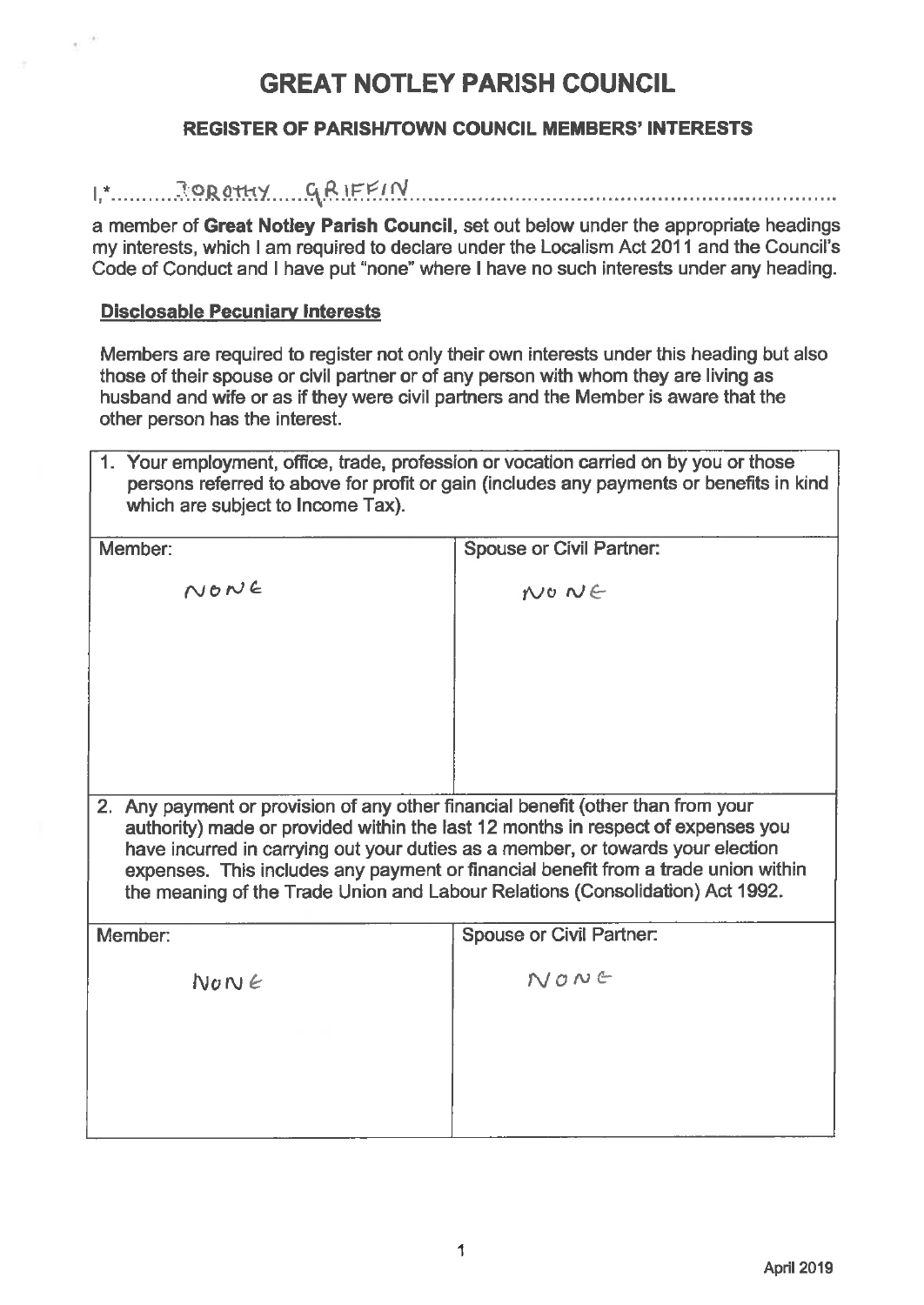|                | 3. A description of any contract for goods, services or works made between your<br>authority and you or the persons referred to above (or a body in which you or they<br>have a beneficial interest) and which has not been fully discharged. |
|----------------|-----------------------------------------------------------------------------------------------------------------------------------------------------------------------------------------------------------------------------------------------|
| <b>Member:</b> | <b>Spouse or Civil Partner:</b>                                                                                                                                                                                                               |
| Nonic          | NONC                                                                                                                                                                                                                                          |
|                |                                                                                                                                                                                                                                               |
|                | 4. Any land in your authority's area in which you have a beneficial interest.                                                                                                                                                                 |
| Member:        | <b>Spouse or Civil Partner:</b>                                                                                                                                                                                                               |
| DMO - 12/11/21 |                                                                                                                                                                                                                                               |
|                | 5. Any land in the authority's area for which you or the persons referred to above have a<br>licence (alone or jointly with others) to occupy for a month or longer.                                                                          |
| Member:        | <b>Spouse or Civil Partner:</b>                                                                                                                                                                                                               |
| NONG           | NONG                                                                                                                                                                                                                                          |
|                | 6. Any tenancy where to your knowledge the landlord is your authority and the tenant is<br>a body in which you or a person referred to above has a beneficial interest.                                                                       |
| Member:        | <b>Spouse or Civil Partner:</b>                                                                                                                                                                                                               |
| NONE           | NONG                                                                                                                                                                                                                                          |
|                |                                                                                                                                                                                                                                               |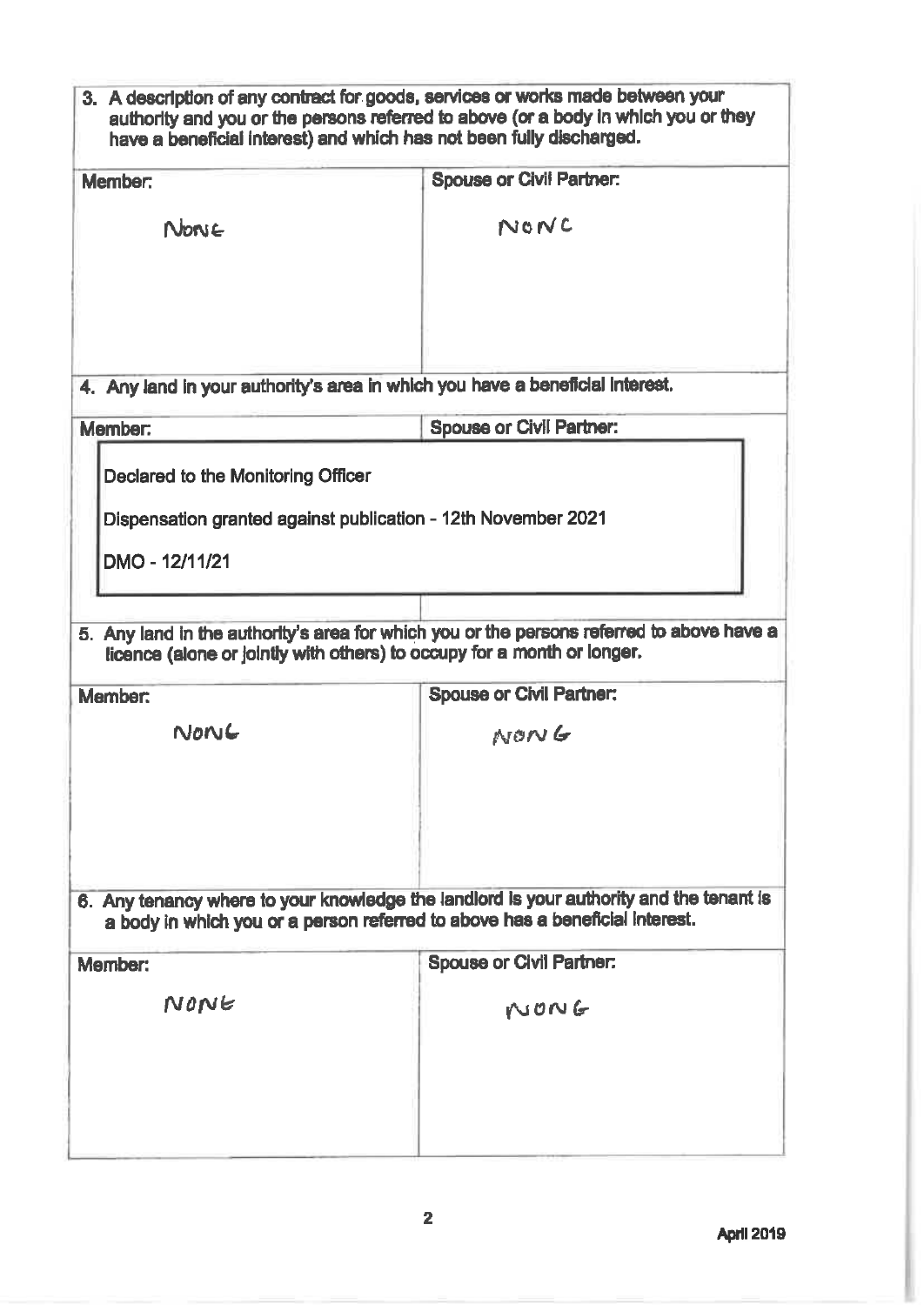| 7. The name of any person or body in which you (or a person referred to above) has a<br>beneficial interest in securities of that body where:                                                                                                                                                                                                               |                                                                                                                                                                                                                                                                                                                                  |  |
|-------------------------------------------------------------------------------------------------------------------------------------------------------------------------------------------------------------------------------------------------------------------------------------------------------------------------------------------------------------|----------------------------------------------------------------------------------------------------------------------------------------------------------------------------------------------------------------------------------------------------------------------------------------------------------------------------------|--|
| (a) that body (to your knowledge) has a place of business or land in the area of<br>your authority; and<br>(b) either-                                                                                                                                                                                                                                      |                                                                                                                                                                                                                                                                                                                                  |  |
| of the total issue share capital of that body; or<br>share capital of that class.                                                                                                                                                                                                                                                                           | (i) the total nominal value of the securities exceeds $£25,000$ or one hundredth<br>(ii) if the share capital of that body is of more than one class, the total nominal<br>value of the shares of any one class in which you or a person referred to<br>above has a beneficial interest exceeds one hundredth of the total issue |  |
| Member:                                                                                                                                                                                                                                                                                                                                                     | <b>Spouse or Civil Partner:</b>                                                                                                                                                                                                                                                                                                  |  |
| $N$ on $C$                                                                                                                                                                                                                                                                                                                                                  | $N$ o $N \in$                                                                                                                                                                                                                                                                                                                    |  |
|                                                                                                                                                                                                                                                                                                                                                             |                                                                                                                                                                                                                                                                                                                                  |  |
|                                                                                                                                                                                                                                                                                                                                                             |                                                                                                                                                                                                                                                                                                                                  |  |
|                                                                                                                                                                                                                                                                                                                                                             |                                                                                                                                                                                                                                                                                                                                  |  |
| <b>Other Pecuniary Interests</b>                                                                                                                                                                                                                                                                                                                            |                                                                                                                                                                                                                                                                                                                                  |  |
| Members are only obliged to register their own interests under this heading and do not<br>need to include the interests of spouses or civil partners or others.<br>8. The name of the person who employs or has appointed you, the name of any firm in<br>which you are a partner, and the name of any company for which you are a<br>remunerated director. |                                                                                                                                                                                                                                                                                                                                  |  |
| $No~IV$ (-                                                                                                                                                                                                                                                                                                                                                  |                                                                                                                                                                                                                                                                                                                                  |  |
|                                                                                                                                                                                                                                                                                                                                                             |                                                                                                                                                                                                                                                                                                                                  |  |
| 9. A description of any contract for goods, services or works made between your<br>authority and you (or a body in which you or they have a beneficial interest) and<br>which has been fully discharged within the last 6 months.                                                                                                                           |                                                                                                                                                                                                                                                                                                                                  |  |
| $N$ <sub>O</sub> $N \subset$                                                                                                                                                                                                                                                                                                                                |                                                                                                                                                                                                                                                                                                                                  |  |
|                                                                                                                                                                                                                                                                                                                                                             |                                                                                                                                                                                                                                                                                                                                  |  |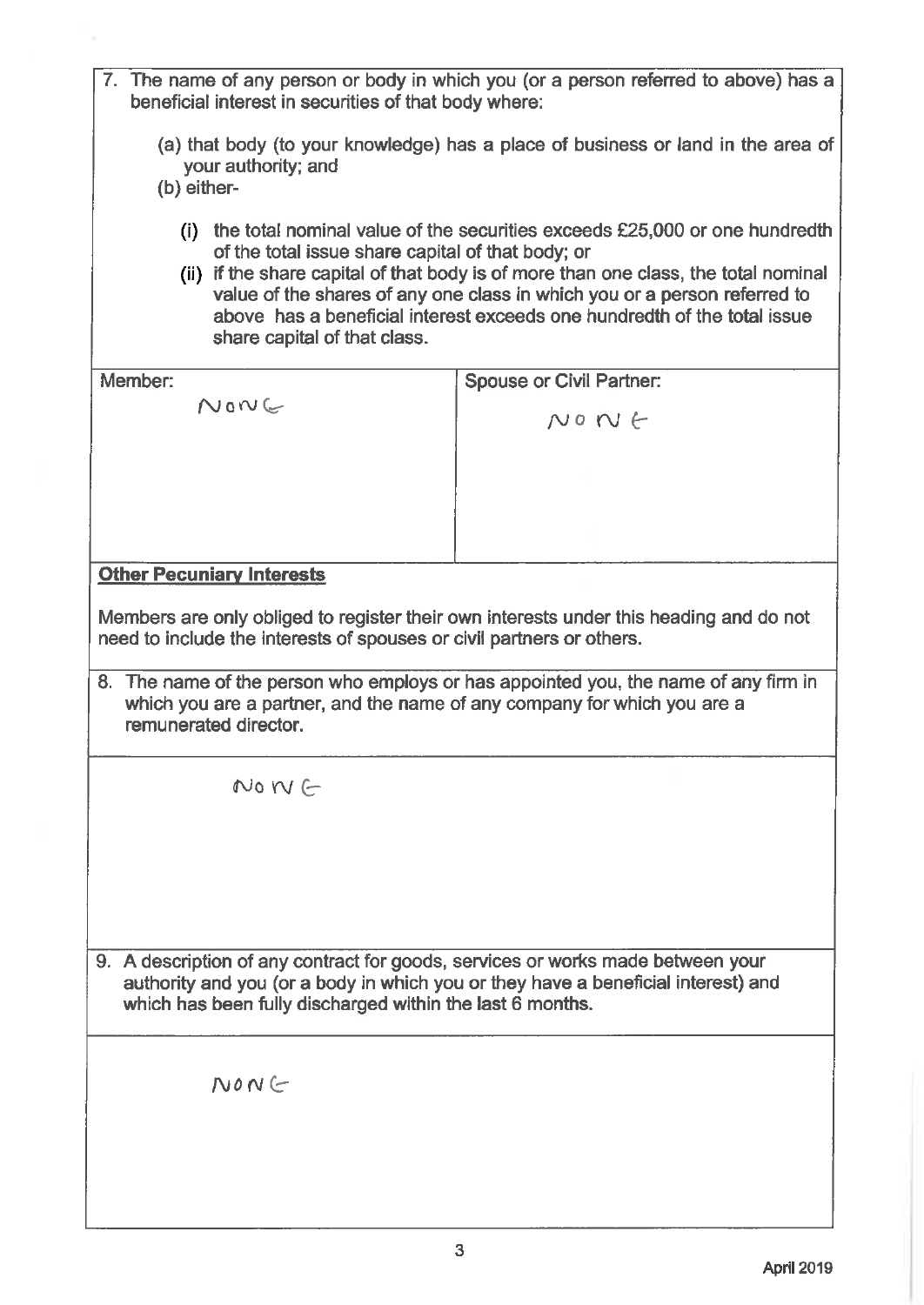**Registerable Non-Pecuniary Interests** Members are only obliged to register their own interests under this heading and do not need to include the interests of spouses or civil partners or others. 10. Your membership of or the fact that you are in a position of general management and control of any body:a) to which you have been appointed or nominated by your authority b) exercising functions of a public nature c) directed towards charitable purposes d) one of whose principal purposes includes the influence of public opinion or policy (including any political party or trade union). NONG 11. The name of any person from whom you have received a gift or hospitality with an estimated value of at least £50.  $NONC$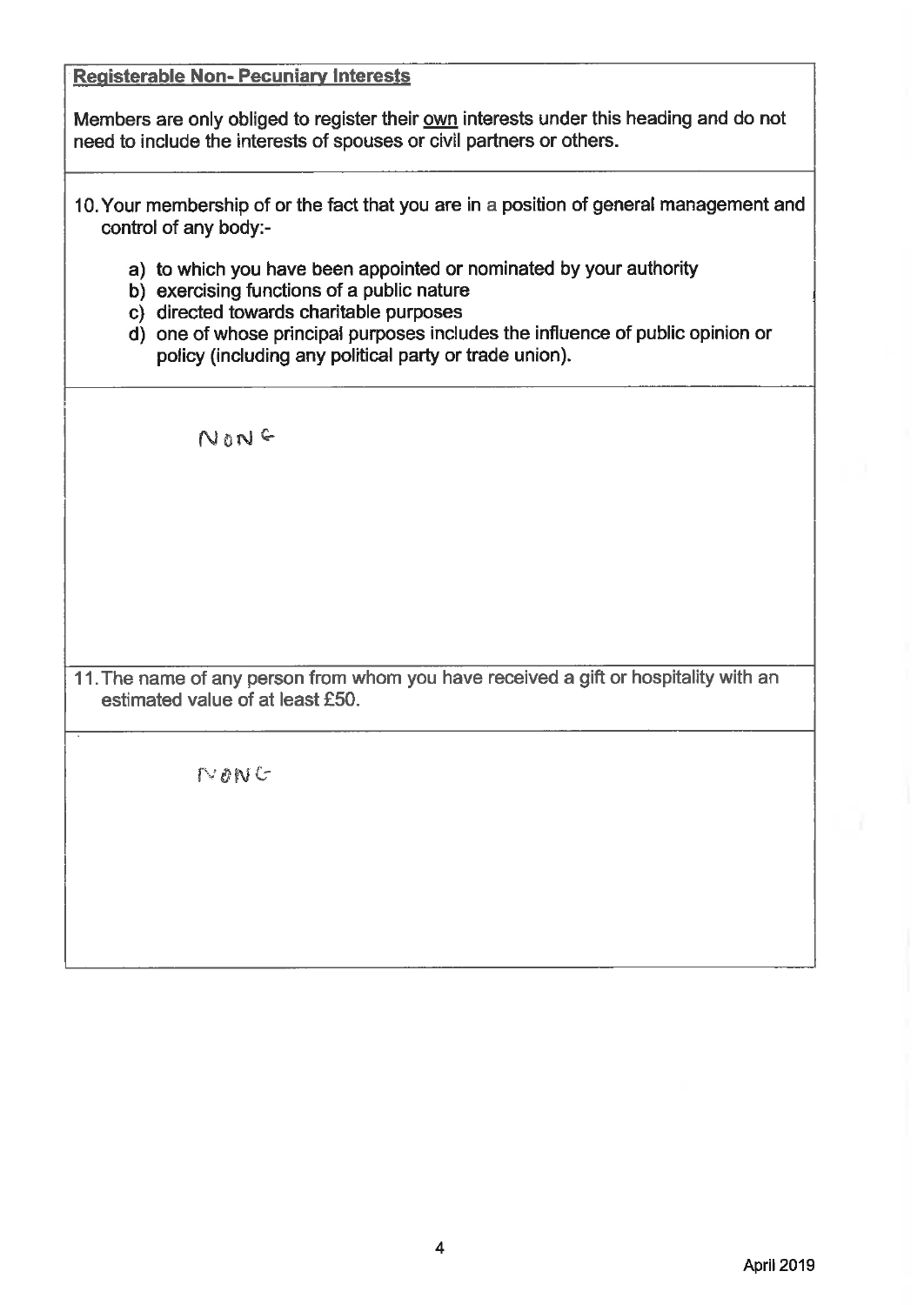# **REGISTER OF PARISH/TOWN COUNCIL MEMBERS' INTERESTS**

MARK HASSAR

a member of Great Notley Parish Council, set out below under the appropriate headings my interests, which I am required to declare under the Localism Act 2011 and the Council's Code of Conduct and I have put "none" where I have no such interests under any heading.

#### **Disclosable Pecuniary Interests**

Members are required to register not only their own interests under this heading but also those of their spouse or civil partner or of any person with whom they are living as husband and wife or as if they were civil partners and the Member is aware that the other person has the interest.

1. Your employment, office, trade, profession or vocation carried on by you or those persons referred to above for profit or gain (includes any payments or benefits in kind which are subject to income Tax).

Mambar:

AREA MANAGER Ovice Vox Nazioniste RIATISTICS

**Spouse or Civil Partner:** 

 $D_{\text{term}}$  on  $A$ i) Kings Loughe

2) CHERRY NUTRITION

2. Any payment or provision of any other financial benefit (other than from your authority) made or provided within the last 12 months in respect of expenses you have incurred in carrying out your duties as a member, or towards your election expenses. This includes any payment or financial benefit from a trade union within the meaning of the Trade Union and Labour Relations (Consolidation) Act 1992.

Member: **Spouse or Civil Partner:** NANE None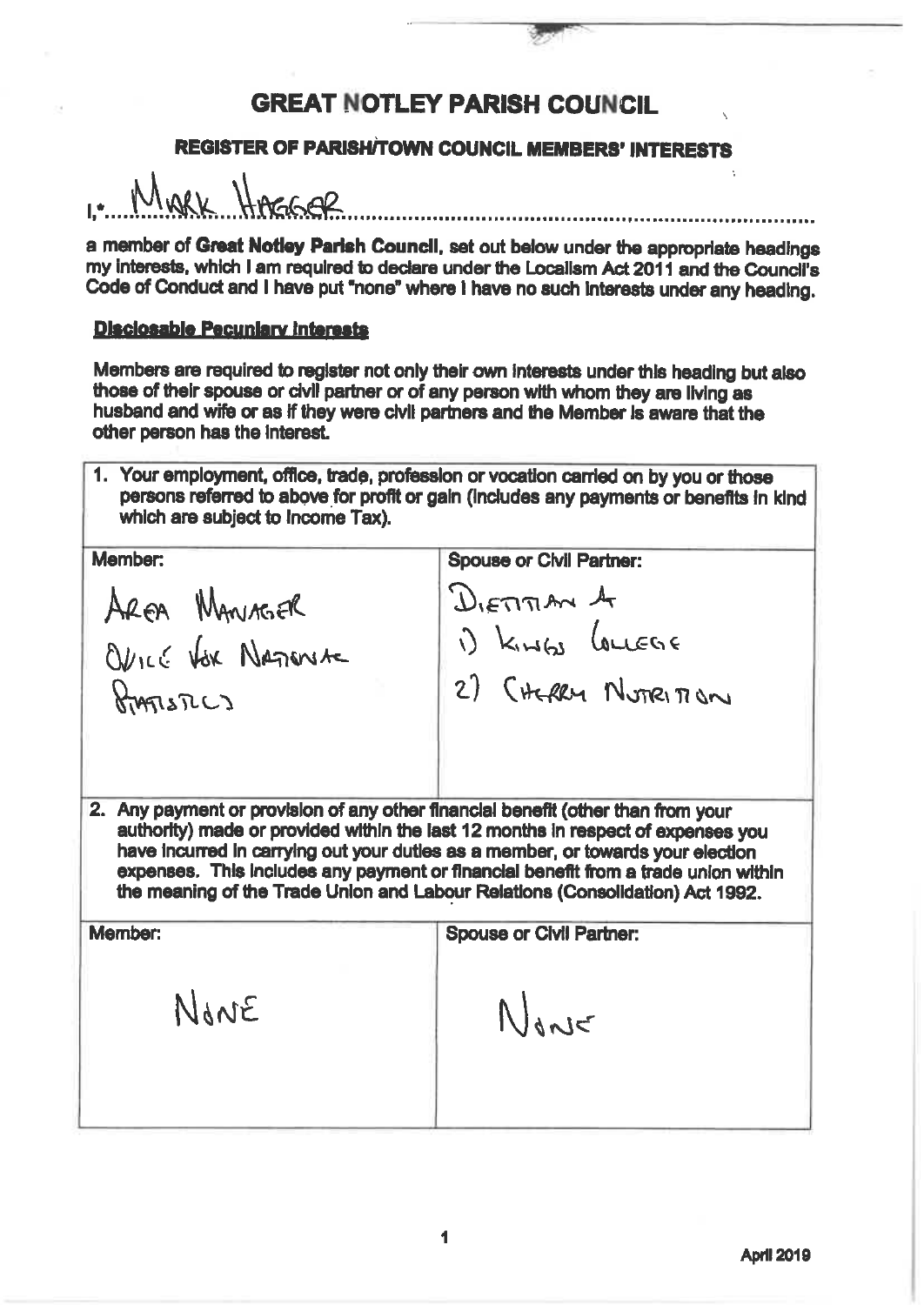| 3. A description of any contract for goods, services or works made between your<br>authority and you or the persons referred to above (or a body in which you or they<br>have a beneficial interest) and which has not been fully discharged. |                                                                                                                                                                         |
|-----------------------------------------------------------------------------------------------------------------------------------------------------------------------------------------------------------------------------------------------|-------------------------------------------------------------------------------------------------------------------------------------------------------------------------|
| <b>Mamber:</b>                                                                                                                                                                                                                                | <b>Spouse or Civil Partner:</b>                                                                                                                                         |
| Nowe                                                                                                                                                                                                                                          | $N_{\text{max}}$ $\epsilon$                                                                                                                                             |
| 4. Any land in your authority's area in which you have a beneficial interest.                                                                                                                                                                 |                                                                                                                                                                         |
| <b>Mambar:</b>                                                                                                                                                                                                                                | <b>Spouse or Civil Partner:</b>                                                                                                                                         |
| Dispensation granted against publication - 12th November 2021<br>DMO - 12/11/21<br>licence (alone or jointly with others) to occupy for a month or longer.<br><b>Mambar:</b>                                                                  | 5. Any land in the authority's area for which you or the persons referred to above have a<br><b>Spouse or Civil Partner:</b>                                            |
| NONE                                                                                                                                                                                                                                          | NONE                                                                                                                                                                    |
|                                                                                                                                                                                                                                               | 6. Any tenancy where to your knowledge the landlord is your authority and the tenant is<br>a body in which you or a person referred to above has a beneficial interest. |
| <b>Mamber:</b>                                                                                                                                                                                                                                | <b>Spouse or Civil Partner:</b>                                                                                                                                         |
| Navir                                                                                                                                                                                                                                         | Neare                                                                                                                                                                   |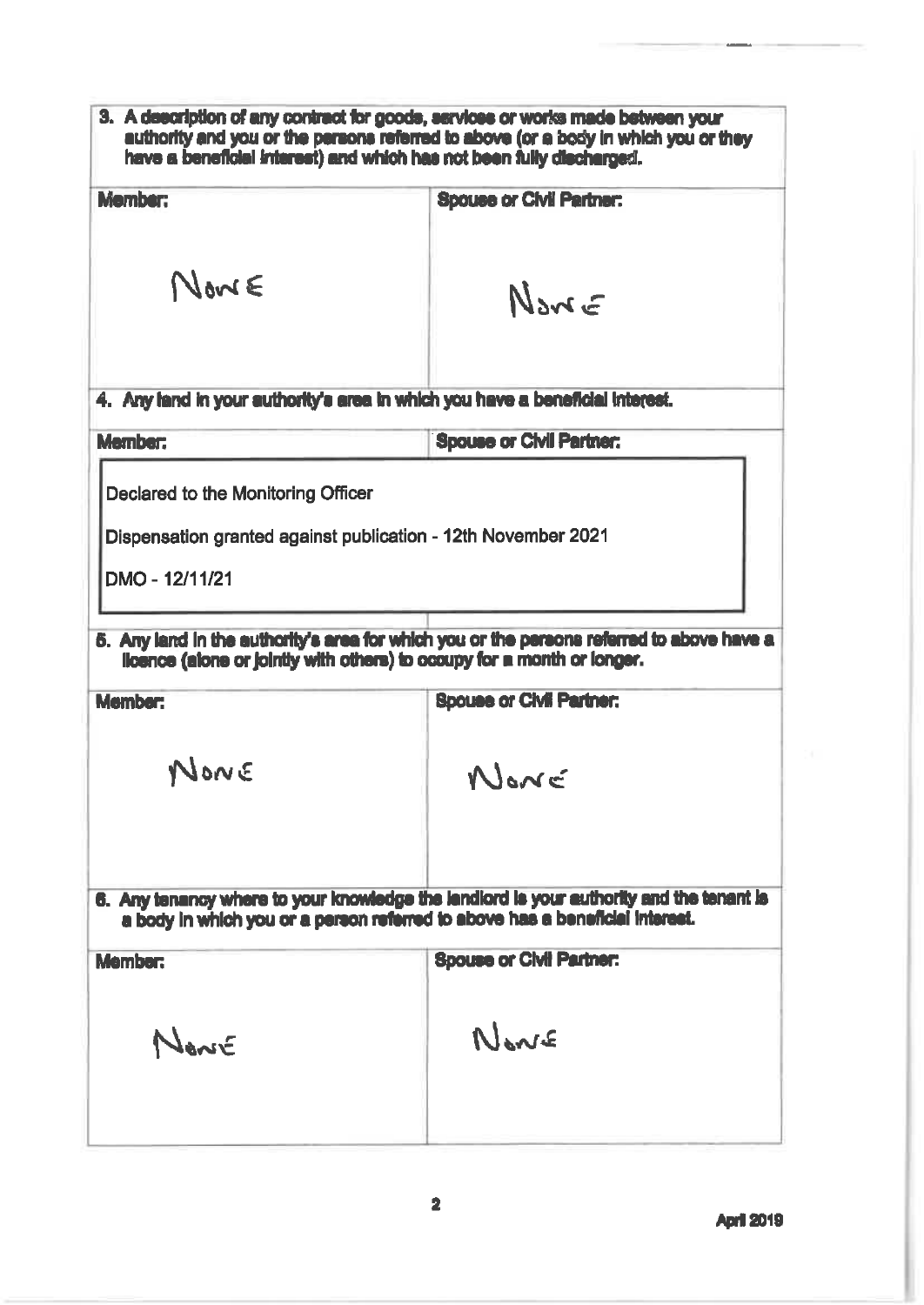7. The name of any person or body in which you (or a person referred to above) has a beneficial interest in securities of that body where: (a) that body (to your knowledge) has a place of business or land in the area of your authority; and (b) either-(i) the total nominal value of the securities exceeds £25,000 or one hundredth of the total issue share capital of that body; or (ii) if the share capital of that body is of more than one class, the total nominal value of the shares of any one class in which you or a person referred to above has a beneficial interest exceeds one hundredth of the total issue share capital of that class. Member: **Spouse or Civil Partner:** NANE Now **Other Pecuniary Interests** Members are only obliged to register their own interests under this heading and do not need to include the interests of spouses or civil partners or others. 8. The name of the person who employs or has appointed you, the name of any firm in which you are a partner, and the name of any company for which you are a remunerated director. face for NATIONAL STATISTICS - See DUPI. 29.4.2 9. A description of any contract for goods, services or works made between your authority and you (or a body in which you or they have a beneficial interest) and which has been fully discharged within the last 6 months. None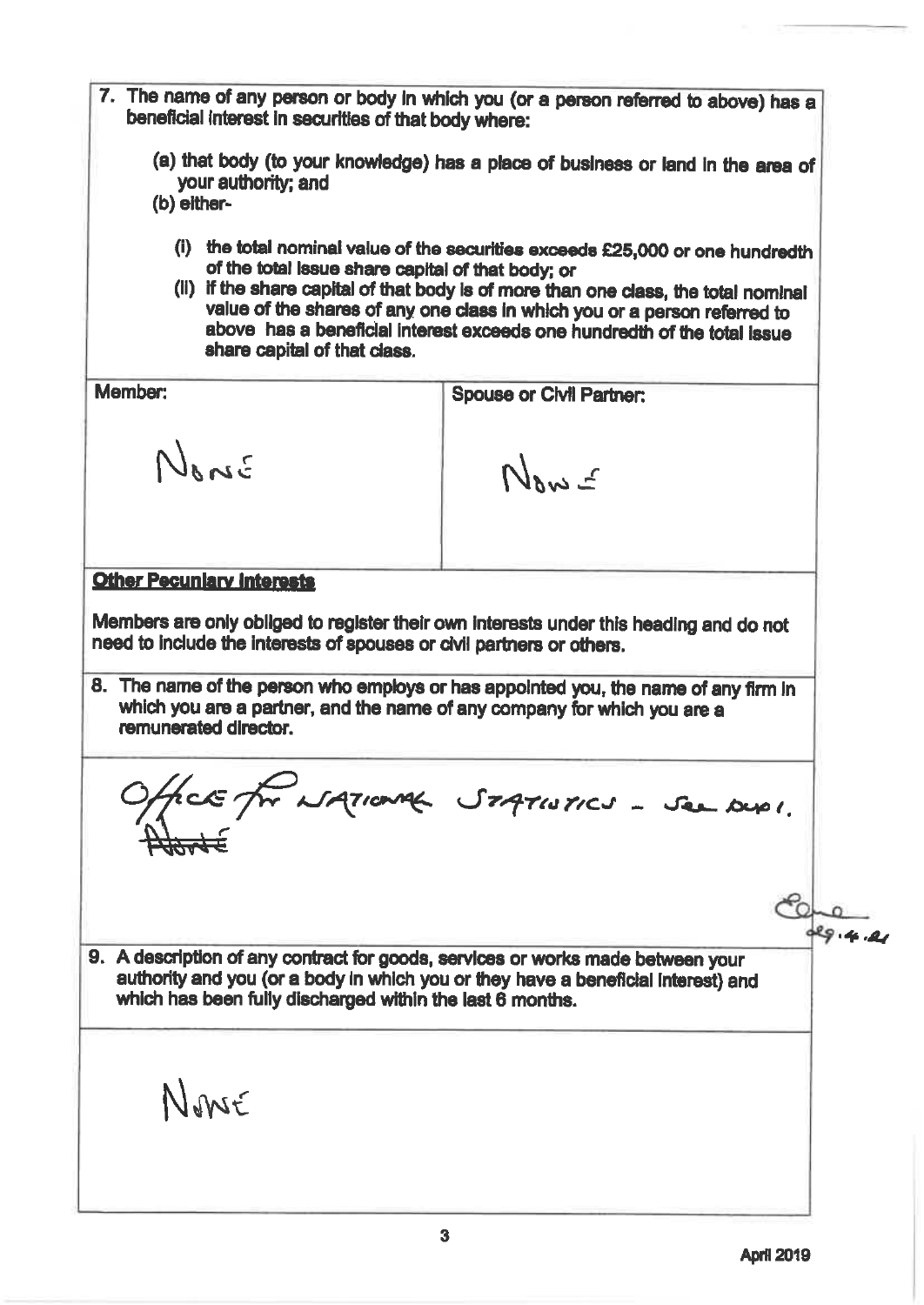# Registerable Non-Pecuniary Interests

Members are only obliged to register their own interests under this heading and do not need to include the interests of spouses or civil partners or others.

- 10. Your membership of or the fact that you are in a position of general management and control of any body:
	- a) to which you have been appointed or nominated by your authority
	- b) exercising functions of a public nature
	- c) directed towards charitable purposes
	- d) one of whose principal purposes includes the influence of public opinion or policy (including any political party or trade union).

Nowe

11. The name of any person from whom you have received a glft or hospitality with an estimated value of at least £50.

Nové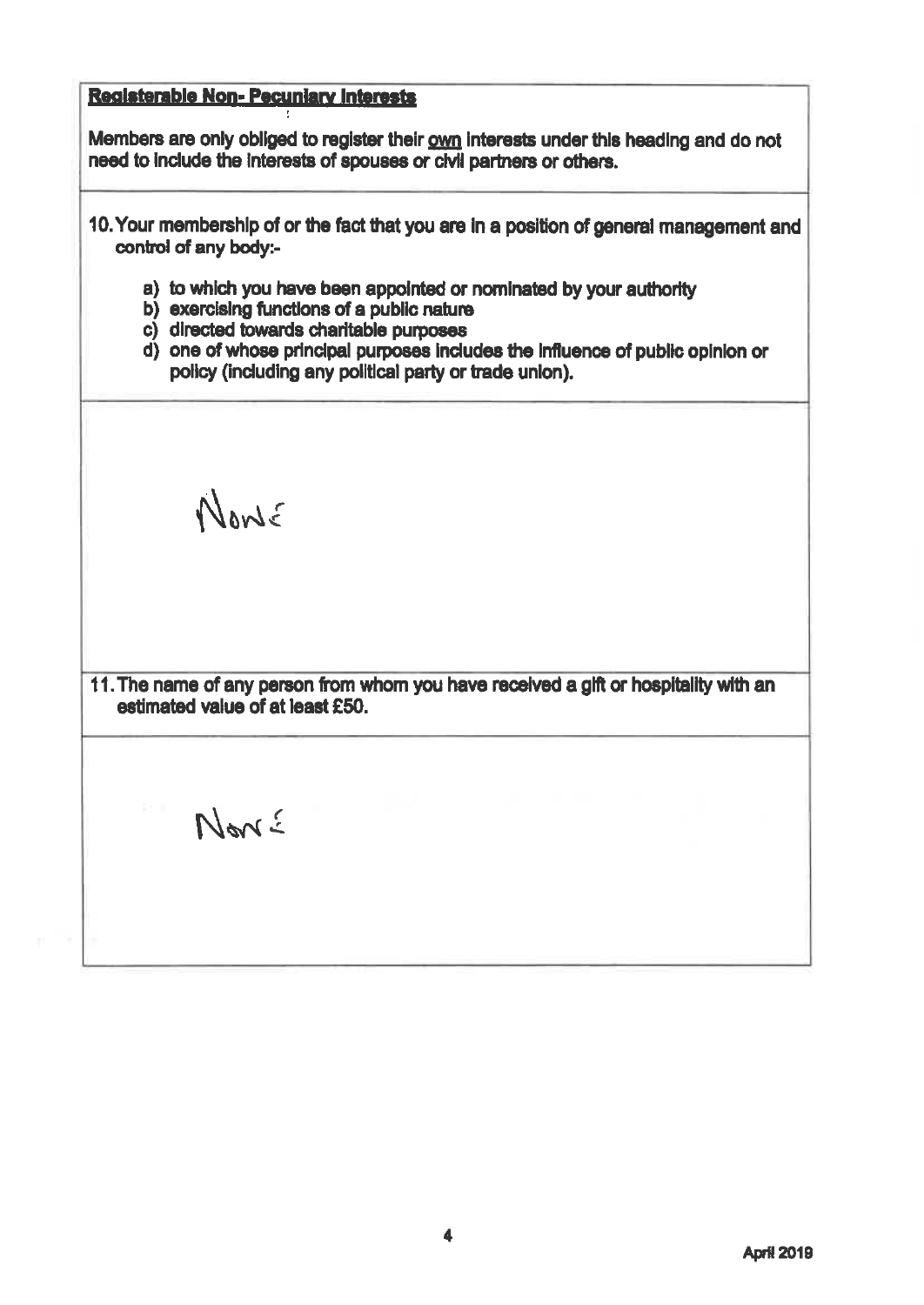## **REGISTER OF PARISH/TOWN COUNCIL MEMBERS' INTERESTS**

ANTHONY REES PRITCHARD  $[x_1, \ldots, x_n, \ldots, x_n]$ 

a member of Great Notley Parish Council, set out below under the appropriate headings my interests, which I am required to declare under the Localism Act 2011 and the Council's Code of Conduct and I have put "none" where I have no such interests under any heading.

#### **Disclosable Pecuniary Interests**

Members are required to register not only their own interests under this heading but also those of their spouse or civil partner or of any person with whom they are living as husband and wife or as if they were civil partners and the Member is aware that the other person has the interest.

| 1. Your employment, office, trade, profession or vocation carried on by you or those<br>persons referred to above for profit or gain (includes any payments or benefits in kind<br>which are subject to Income Tax). |                                                                                                          |
|----------------------------------------------------------------------------------------------------------------------------------------------------------------------------------------------------------------------|----------------------------------------------------------------------------------------------------------|
| Member:<br>NONÉ                                                                                                                                                                                                      | Spouse or Civil Partner:                                                                                 |
|                                                                                                                                                                                                                      | <sup>1</sup> 2. Any payment or provision of any other financial benefit (other than from your authority) |

made or provided within the last 12 months in respect of expenses you have incurred in carrying out your duties as a member, or towards your election expenses. This includes any payment or financial benefit from a trade union within the meaning of the Trade Union and Labour Relations (Consolidation) Act 1992.

| Member: | <b>Spouse or Civil Partner:</b> |  |
|---------|---------------------------------|--|
|         |                                 |  |
| NONÉ    |                                 |  |
|         |                                 |  |
|         |                                 |  |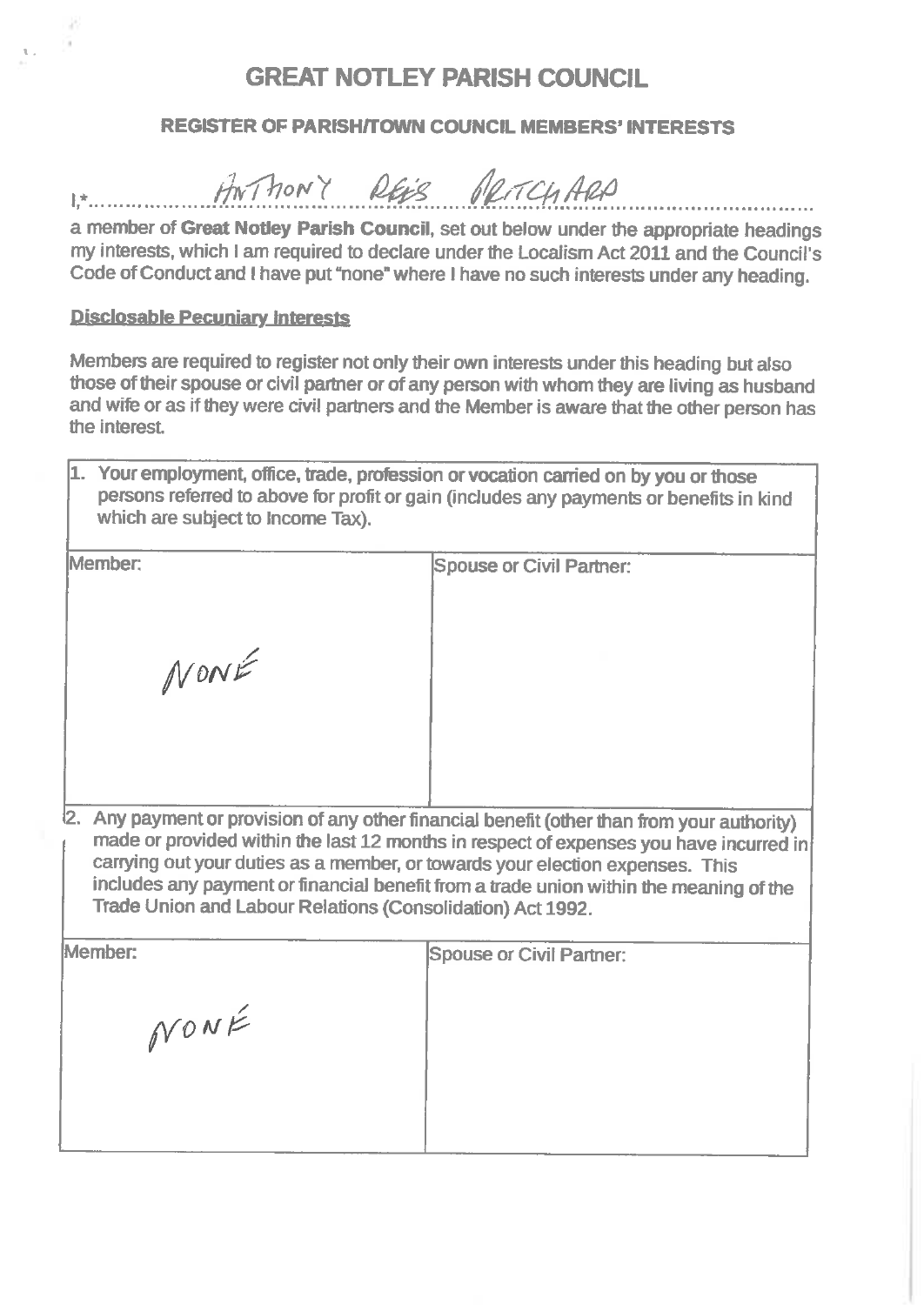|  | [3. A description of any contract for goods, services or works made between your authority |
|--|--------------------------------------------------------------------------------------------|
|  | and you or the persons referred to above (or a body in which you or they have a            |
|  | beneficial interest) and which has not been fully discharged.                              |
|  |                                                                                            |

| Member:                                                                       | <b>Spouse or Civil Partner:</b>                                                           |
|-------------------------------------------------------------------------------|-------------------------------------------------------------------------------------------|
|                                                                               |                                                                                           |
|                                                                               |                                                                                           |
|                                                                               |                                                                                           |
| NONE                                                                          |                                                                                           |
|                                                                               |                                                                                           |
|                                                                               |                                                                                           |
| 4. Any land in your authority's area in which you have a beneficial interest. |                                                                                           |
|                                                                               |                                                                                           |
| Member:<br>H0USE                                                              | <b>Spouse or Civil Partner:</b>                                                           |
|                                                                               |                                                                                           |
| <i>6 ALVERTON CLOSE</i>                                                       |                                                                                           |
| GREAT NOTLEY                                                                  |                                                                                           |
|                                                                               |                                                                                           |
|                                                                               |                                                                                           |
|                                                                               |                                                                                           |
| licence (alone or jointly with others) to occupy for a month or longer.       | 5. Any land in the authority's area for which you or the persons referred to above have a |
|                                                                               |                                                                                           |
| Member:                                                                       | Spouse or Civil Partner:                                                                  |
|                                                                               |                                                                                           |
| NONE                                                                          |                                                                                           |
|                                                                               |                                                                                           |
|                                                                               |                                                                                           |
|                                                                               |                                                                                           |
|                                                                               |                                                                                           |
| body in which you or a person referred to above has a beneficial interest.    | 6. Any tenancy where to your knowledge the landlord is your authority and the tenant is a |
|                                                                               |                                                                                           |
| Member:                                                                       | <b>Spouse or Civil Partner:</b>                                                           |
|                                                                               |                                                                                           |
|                                                                               |                                                                                           |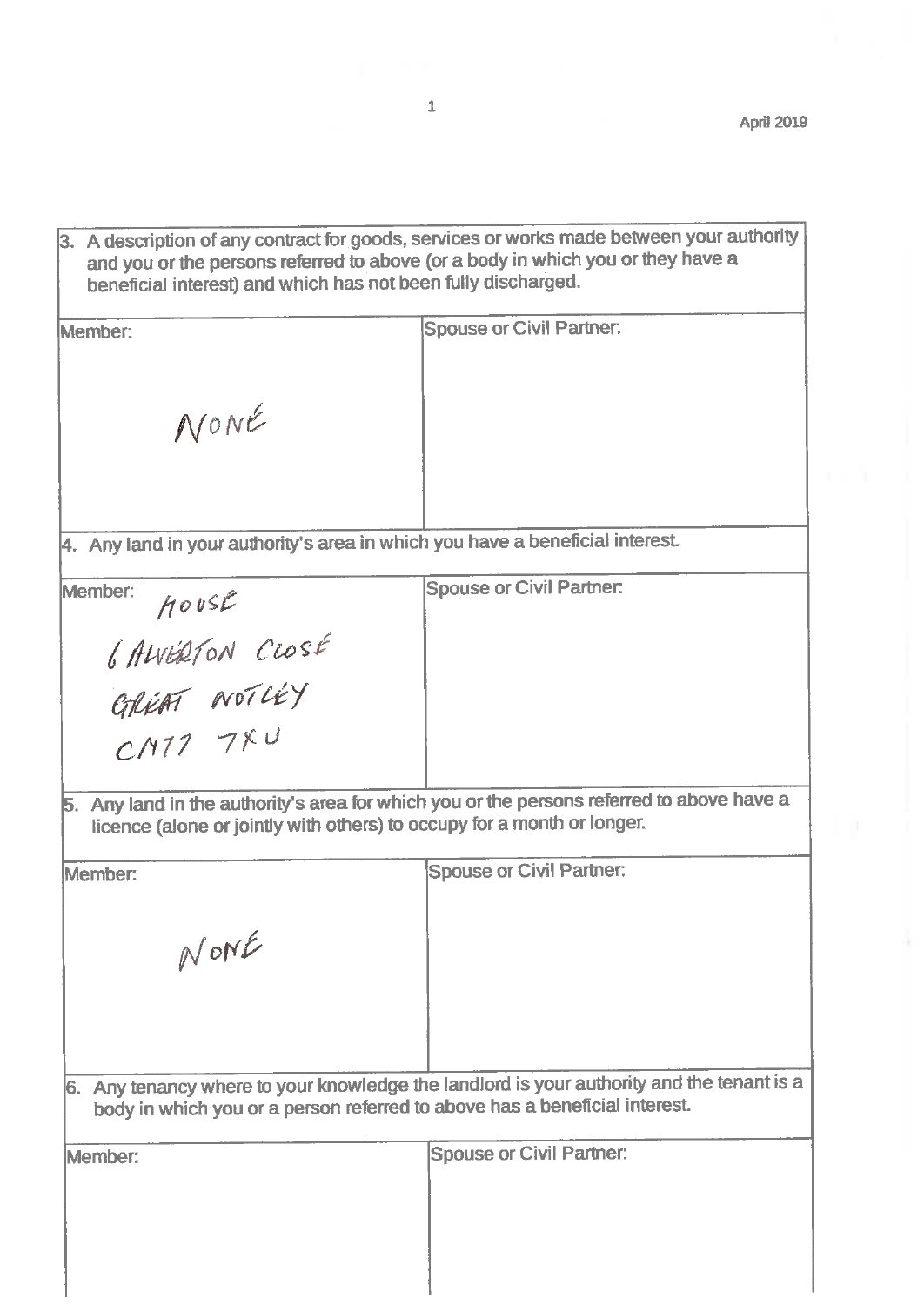7. The name of any person or body in which you (or a person referred to above) has a beneficial interest in securities of that body where:

(a) that body (to your knowledge) has a place of business or land in the area of your authority; and

(b) either-

- (i) the total nominal value of the securities exceeds £25,000 or one hundredth of the total issue share capital of that body; or
- (ii) if the share capital of that body is of more than one class, the total nominal value of the shares of any one class in which you or a person referred to above has a beneficial interest exceeds one hundredth of the total issue share capital of that class.

Member:

**Spouse or Civil Partner:** 

**Other Pecuniary Interests** 

NONE

Members are only obliged to register their own interests under this heading and do not need to include the interests of spouses or civil partners or others.

[8. The name of the person who employs or has appointed you, the name of any firm in which you are a partner, and the name of any company for which you are a remunerated director.

NOWE.

 $9.$  A description of any contract for goods, services or works made between your authority and you (or a body in which you or they have a beneficial interest) and which has been fully discharged within the last 6 months.

 $\overline{2}$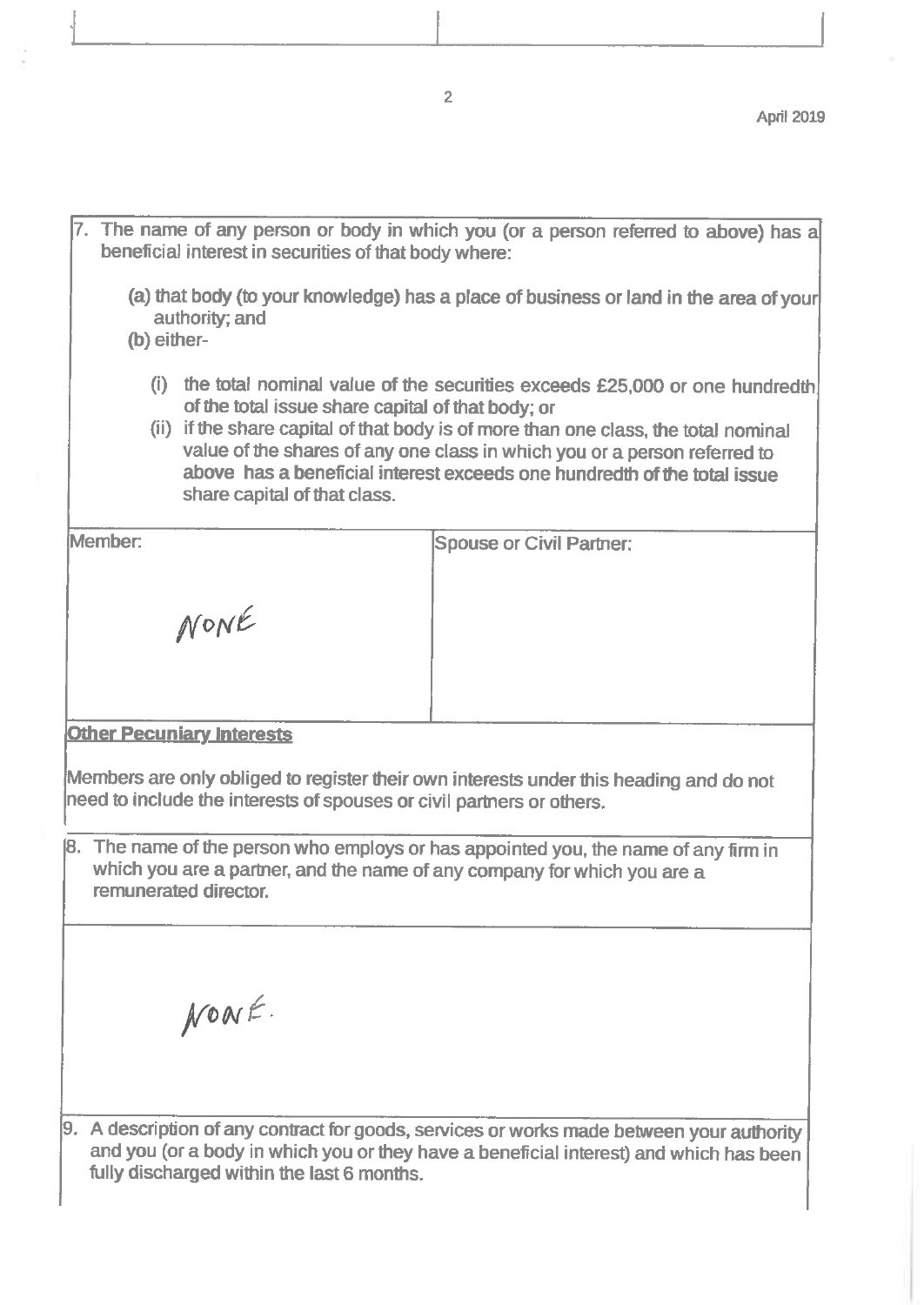**April 2019** 

# **Registerable Non-Pecuniary Interests** Members are only obliged to register their own interests under this heading and do not need to include the interests of spouses or civil partners or others.  $|10$ . Your membership of or the fact that you are in a position of general management and control of any body:a) to which you have been appointed or nominated by your authority b) exercising functions of a public nature c) directed towards charitable purposes d) one of whose principal purposes includes the influence of public opinion or policy (including any political party or trade union). C TRUSTEE BRAINSREE PBOCKING 11. The name of any person from whom you have received a gift or hospitality with an estimated value of at least £50. NO NÉ

 $\overline{3}$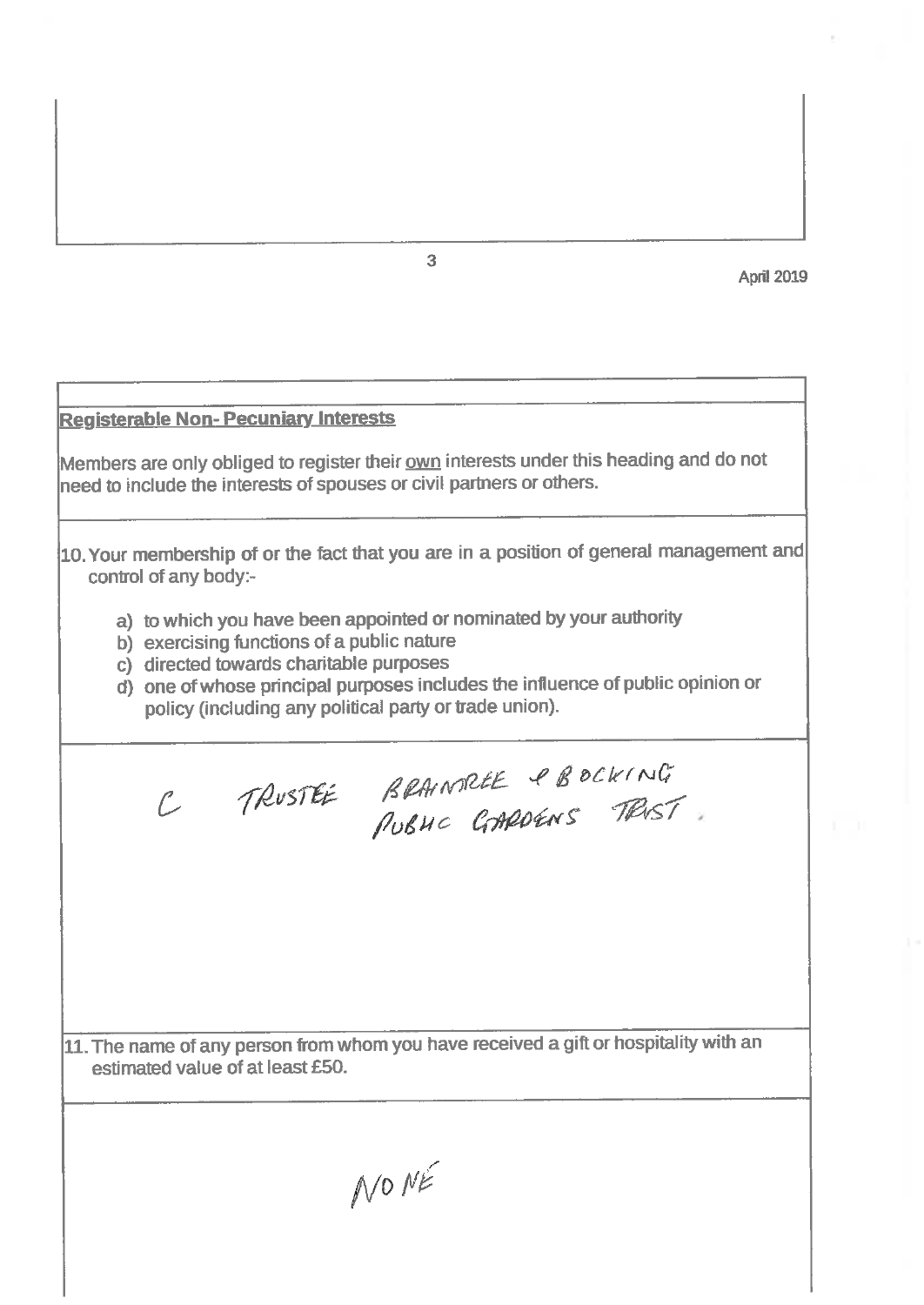# **REGISTER OF PARISH/TOWN COUNCIL MEMBERS' INTERESTS**



a member of Great Notley Parish Council, set out below under the appropriate headings my interests, which I am required to declare under the Localism Act 2011 and the Council's Code of Conduct and I have put "none" where I have no such interests under any heading.

## **Disclosable Pecuniary Interests**

 $\bar{q}$  ,  $\bar{q}$ 

Members are required to register not only their own interests under this heading but also those of their spouse or civil partner or of any person with whom they are living as husband and wife or as if they were civil partners and the Member is aware that the other person has the interest.

1. Your employment, office, trade, profession or vocation carried on by you or those persons referred to above for profit or gain (includes any payments or benefits in kind which are subject to Income Tax).

| Member:<br>DIRETAR<br>Landons CITY AIRPORT<br>Royal Docks                                                                                                                                                                                                                                                                                                                                                                      | <b>Spouse or Civil Partner:</b><br>Customer service<br>TOCO GAMNAUE<br>MANET Squine |  |
|--------------------------------------------------------------------------------------------------------------------------------------------------------------------------------------------------------------------------------------------------------------------------------------------------------------------------------------------------------------------------------------------------------------------------------|-------------------------------------------------------------------------------------|--|
| E162PB                                                                                                                                                                                                                                                                                                                                                                                                                         |                                                                                     |  |
| 2. Any payment or provision of any other financial benefit (other than from your<br>authority) made or provided within the last 12 months in respect of expenses you<br>have incurred in carrying out your duties as a member, or towards your election<br>expenses. This includes any payment or financial benefit from a trade union within<br>the meaning of the Trade Union and Labour Relations (Consolidation) Act 1992. |                                                                                     |  |
| Member:                                                                                                                                                                                                                                                                                                                                                                                                                        | <b>Spouse or Civil Partner:</b>                                                     |  |
| N/f                                                                                                                                                                                                                                                                                                                                                                                                                            | N/4                                                                                 |  |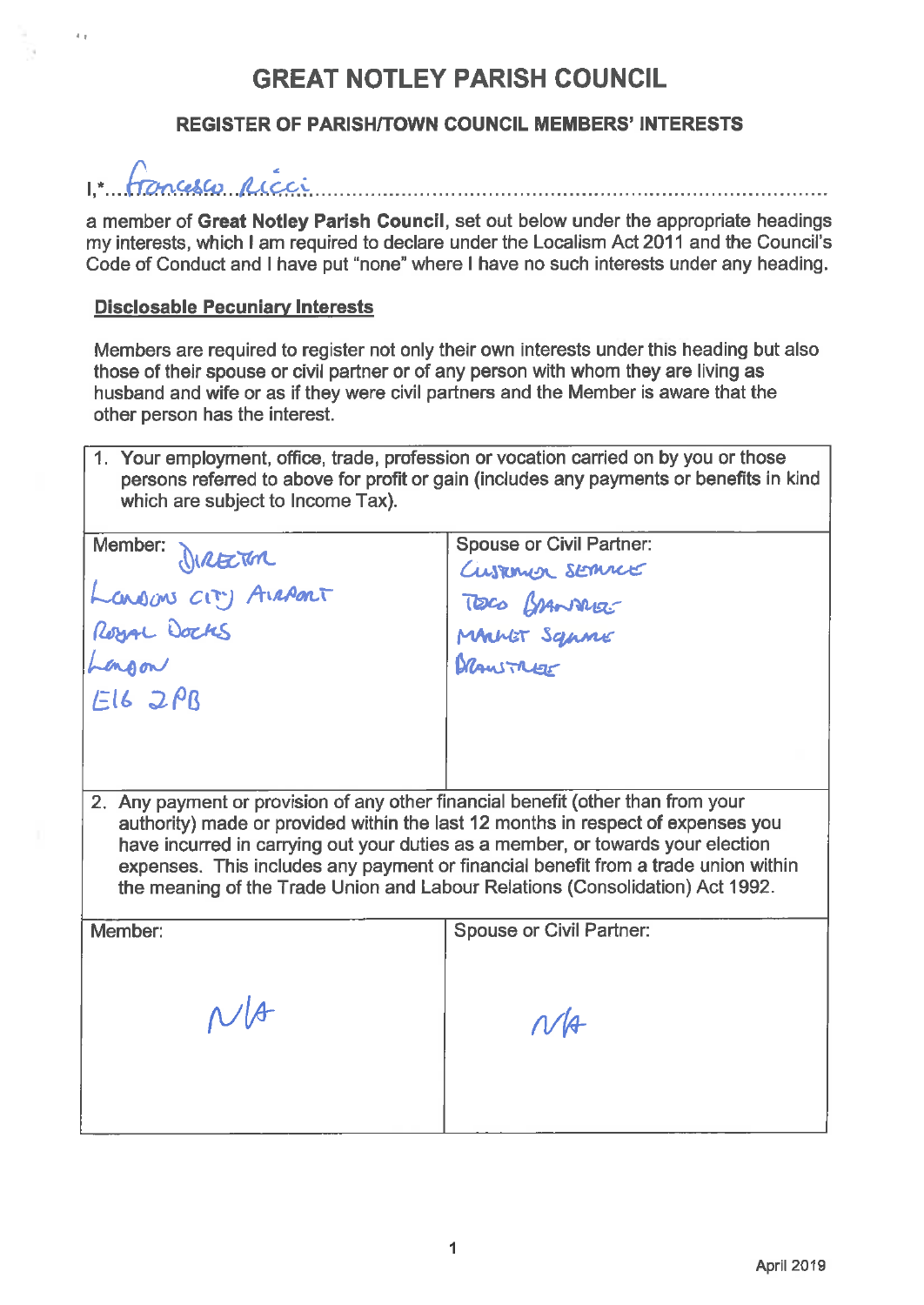| 3. A description of any contract for goods, services or works made between your<br>authority and you or the persons referred to above (or a body in which you or they<br>have a beneficial interest) and which has not been fully discharged. |                                 |  |
|-----------------------------------------------------------------------------------------------------------------------------------------------------------------------------------------------------------------------------------------------|---------------------------------|--|
| Member:                                                                                                                                                                                                                                       | <b>Spouse or Civil Partner:</b> |  |
| $N\mathcal{A}$                                                                                                                                                                                                                                | nA                              |  |
| 4. Any land in your authority's area in which you have a beneficial interest.                                                                                                                                                                 |                                 |  |
| Member:                                                                                                                                                                                                                                       | <b>Spouse or Civil Partner:</b> |  |
| Declared to the Monitoring Officer<br>Dispensation granted against publication - 12th November 2021<br>DMO - 12/11/21                                                                                                                         |                                 |  |
| 5. Any land in the authority's area for which you or the persons referred to above have a<br>licence (alone or jointly with others) to occupy for a month or longer.<br><b>Spouse or Civil Partner:</b><br>Member:                            |                                 |  |
| s.                                                                                                                                                                                                                                            | N/r                             |  |
| 6. Any tenancy where to your knowledge the landlord is your authority and the tenant is<br>a body in which you or a person referred to above has a beneficial interest.                                                                       |                                 |  |
| Member:<br>$M_{\odot}$                                                                                                                                                                                                                        | Spouse or Civil Partner:        |  |
|                                                                                                                                                                                                                                               | $\nu h$                         |  |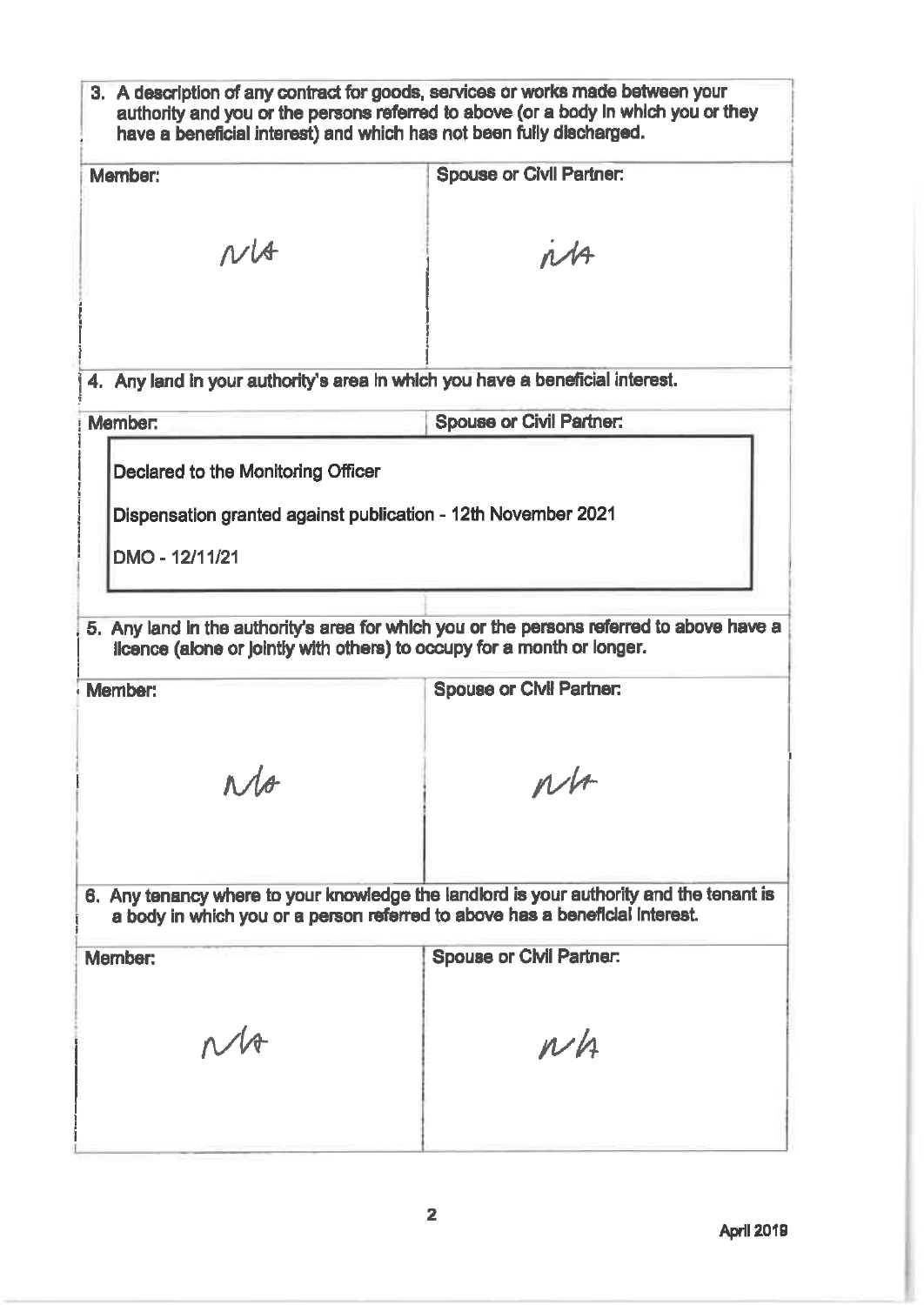- 7. The name of any person or body in which you (or a person referred to above) has a beneficial interest in securities of that body where:
	- (a) that body (to your knowledge) has a place of business or land in the area of your authority; and
	- (b) either-
		- (i) the total nominal value of the securities exceeds £25,000 or one hundredth of the total issue share capital of that body; or
		- (ii) if the share capital of that body is of more than one class, the total nominal value of the shares of any one class in which you or a person referred to above has a beneficial interest exceeds one hundredth of the total issue share capital of that class.

| Member:                                                                                                                                                                                                                           | <b>Spouse or Civil Partner:</b> |  |
|-----------------------------------------------------------------------------------------------------------------------------------------------------------------------------------------------------------------------------------|---------------------------------|--|
|                                                                                                                                                                                                                                   |                                 |  |
| $N\sqrt{4}$                                                                                                                                                                                                                       | $\Lambda$ /A                    |  |
|                                                                                                                                                                                                                                   |                                 |  |
|                                                                                                                                                                                                                                   |                                 |  |
|                                                                                                                                                                                                                                   |                                 |  |
| <b>Other Pecuniary Interests</b>                                                                                                                                                                                                  |                                 |  |
| Members are only obliged to register their own interests under this heading and do not<br>need to include the interests of spouses or civil partners or others.                                                                   |                                 |  |
| 8. The name of the person who employs or has appointed you, the name of any firm in<br>which you are a partner, and the name of any company for which you are a<br>remunerated director.                                          |                                 |  |
| London CITY AIRPORT LTD                                                                                                                                                                                                           |                                 |  |
|                                                                                                                                                                                                                                   |                                 |  |
|                                                                                                                                                                                                                                   |                                 |  |
|                                                                                                                                                                                                                                   |                                 |  |
|                                                                                                                                                                                                                                   |                                 |  |
|                                                                                                                                                                                                                                   |                                 |  |
| 9. A description of any contract for goods, services or works made between your<br>authority and you (or a body in which you or they have a beneficial interest) and<br>which has been fully discharged within the last 6 months. |                                 |  |
|                                                                                                                                                                                                                                   |                                 |  |
|                                                                                                                                                                                                                                   |                                 |  |
|                                                                                                                                                                                                                                   |                                 |  |
|                                                                                                                                                                                                                                   |                                 |  |
|                                                                                                                                                                                                                                   |                                 |  |
|                                                                                                                                                                                                                                   |                                 |  |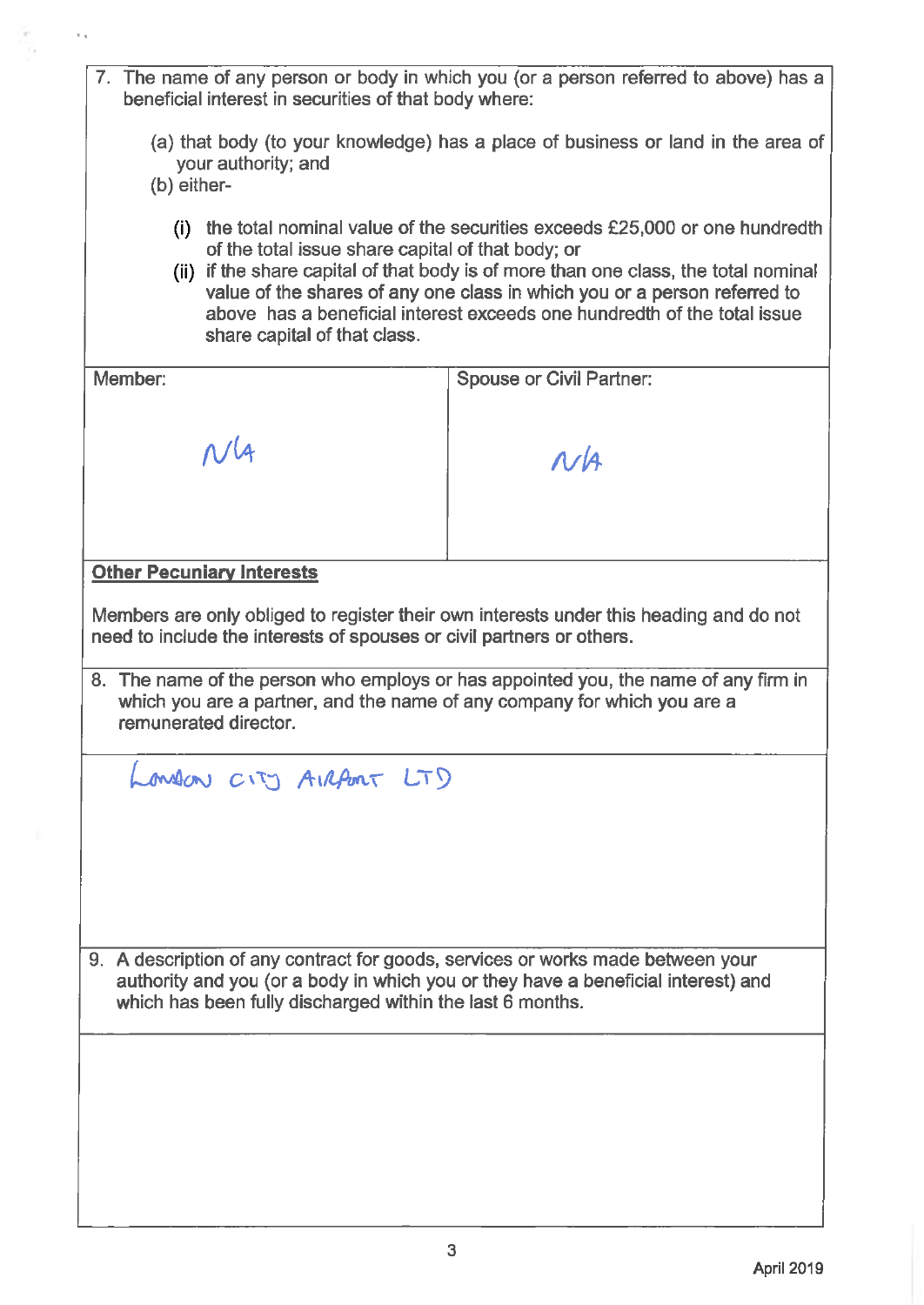| <b>Registerable Non-Pecuniary Interests</b>                                                                                                                                                                                                                                                             |  |  |
|---------------------------------------------------------------------------------------------------------------------------------------------------------------------------------------------------------------------------------------------------------------------------------------------------------|--|--|
| Members are only obliged to register their own interests under this heading and do not<br>need to include the interests of spouses or civil partners or others.                                                                                                                                         |  |  |
| 10. Your membership of or the fact that you are in a position of general management and<br>control of any body:-                                                                                                                                                                                        |  |  |
| a) to which you have been appointed or nominated by your authority<br>b) exercising functions of a public nature<br>c) directed towards charitable purposes<br>d) one of whose principal purposes includes the influence of public opinion or<br>policy (including any political party or trade union). |  |  |
| Dismicr Councillum AT BRANNICLE Dismicr Canneil                                                                                                                                                                                                                                                         |  |  |
| TRUSTEE OF THE ACTUE BRANTREE FOUNDATION                                                                                                                                                                                                                                                                |  |  |
|                                                                                                                                                                                                                                                                                                         |  |  |
|                                                                                                                                                                                                                                                                                                         |  |  |
|                                                                                                                                                                                                                                                                                                         |  |  |
| 11. The name of any person from whom you have received a gift or hospitality with an<br>estimated value of at least £50.                                                                                                                                                                                |  |  |
|                                                                                                                                                                                                                                                                                                         |  |  |
| N/1                                                                                                                                                                                                                                                                                                     |  |  |
|                                                                                                                                                                                                                                                                                                         |  |  |
|                                                                                                                                                                                                                                                                                                         |  |  |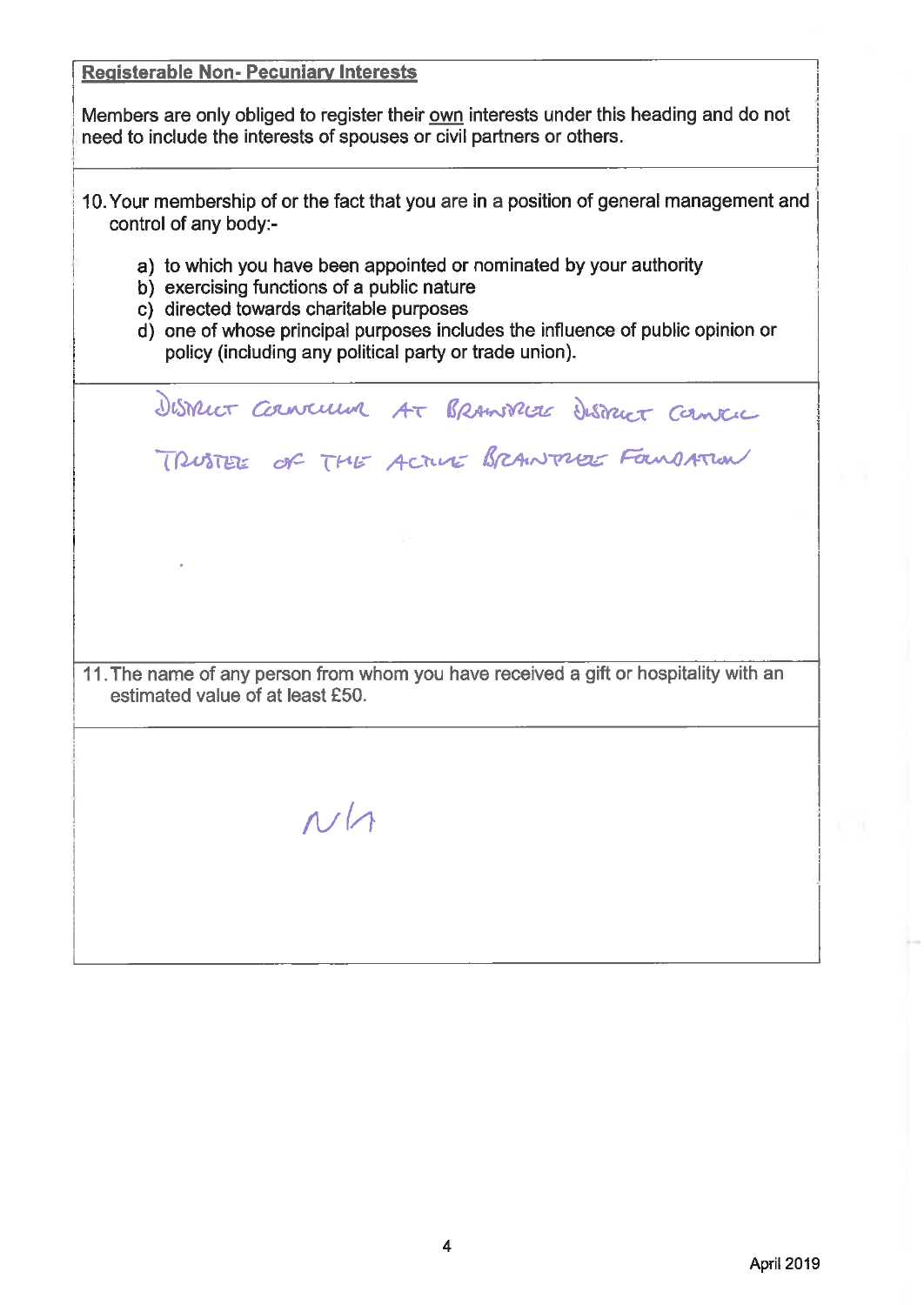#### **REGISTER OF PARISH/TOWN COUNCIL MEMBERS' INTERESTS**

# 1. GRAHAM SOHN SAGPARD

a member of Great Notley Parish Council, set out below under the appropriate headings my interests, which I am required to declare under the Localism Act 2011 and the Council's Code of Conduct and I have put "none" where I have no such interests under any heading.

#### **Disclosable Pecuniary Interests**

Members are required to register not only their own interests under this heading but also those of their spouse or civil partner or of any person with whom they are living as husband and wife or as if they were civil partners and the Member is aware that the other person has the interest.

1. Your employment, office, trade, profession or vocation carried on by you or those persons referred to above for profit or gain (includes any payments or benefits in kind which are subject to Income Tax).

| Member:                                                                                                                                                                                                                                                                                                                                                                                                                        | <b>Spouse or Civil Partner:</b> |  |
|--------------------------------------------------------------------------------------------------------------------------------------------------------------------------------------------------------------------------------------------------------------------------------------------------------------------------------------------------------------------------------------------------------------------------------|---------------------------------|--|
| RETIRED - NONE                                                                                                                                                                                                                                                                                                                                                                                                                 | NONE                            |  |
|                                                                                                                                                                                                                                                                                                                                                                                                                                |                                 |  |
| 2. Any payment or provision of any other financial benefit (other than from your<br>authority) made or provided within the last 12 months in respect of expenses you<br>have incurred in carrying out your duties as a member, or towards your election<br>expenses. This includes any payment or financial benefit from a trade union within<br>the meaning of the Trade Union and Labour Relations (Consolidation) Act 1992. |                                 |  |
| Member:                                                                                                                                                                                                                                                                                                                                                                                                                        | <b>Spouse or Civil Partner:</b> |  |
|                                                                                                                                                                                                                                                                                                                                                                                                                                |                                 |  |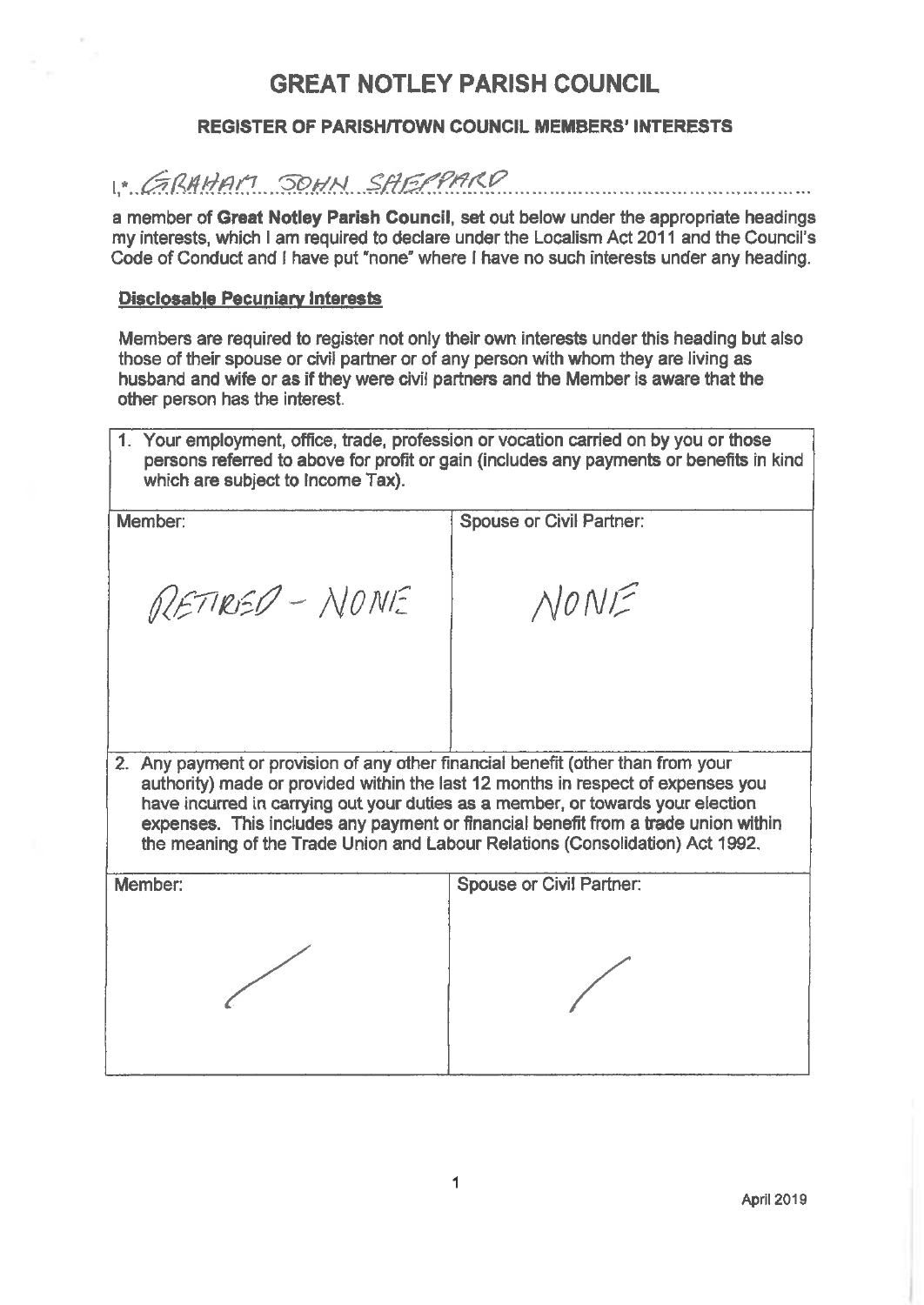3. A description of any contract for goods, services or works made between your authority and you or the persons referred to above (or a body in which you or they have a beneficial interest) and which has not been fully discharged. Spouse or Civil Partner: **Member** 4. Any land in your authority's area in which you have a beneficial interest. Member: **Spouse or Civil Partner:** 39 CUCKOO WAY<br>GREAT NOTLEY 39 CURKOO WAY GREAT NOTLEY 5. Any land in the authority's area for which you or the persons referred to above have a licence (alone or jointly with others) to occupy for a month or longer. **Spouse or Civil Partner:** Member: 6. Any tenancy where to your knowledge the landlord is your authority and the tenant is a body in which you or a person referred to above has a beneficial interest. **Spouse or Civil Partner:** Member: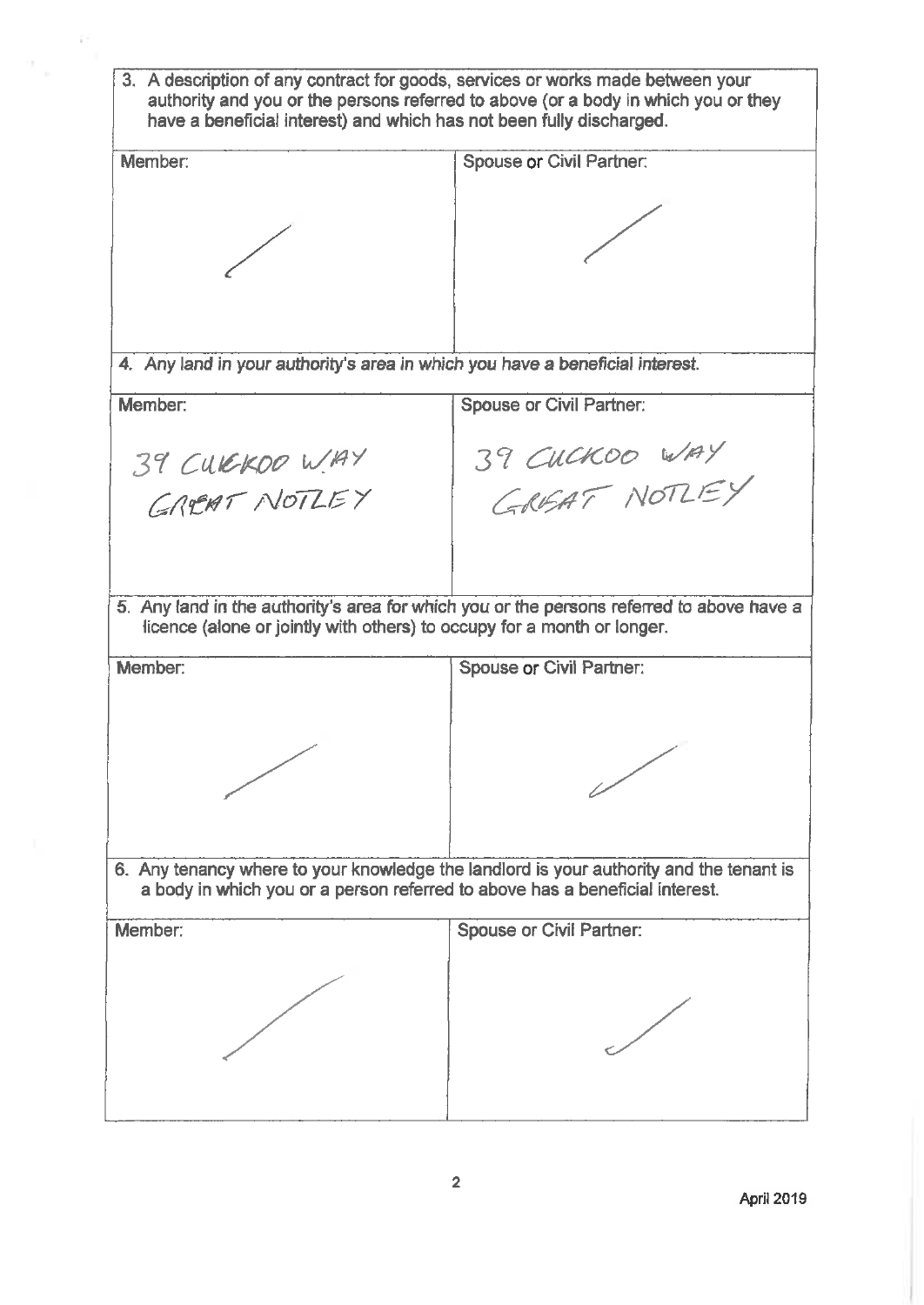7. The name of any person or body in which you (or a person referred to above) has a beneficial interest in securities of that body where: (a) that body (to your knowledge) has a place of business or land in the area of vour authority: and (b) either-(i) the total nominal value of the securities exceeds £25,000 or one hundredth of the total issue share capital of that body; or (ii) if the share capital of that body is of more than one class, the total nominal value of the shares of any one class in which you or a person referred to above has a beneficial interest exceeds one hundredth of the total issue share capital of that class. Member: **Spouse or Civil Partner: Other Pecuniary Interests** Members are only obliged to register their own interests under this heading and do not need to include the interests of spouses or civil partners or others. 8. The name of the person who employs or has appointed you, the name of any firm in which you are a partner, and the name of any company for which you are a remunerated director. 9. A description of any contract for goods, services or works made between your authority and you (or a body in which you or they have a beneficial interest) and which has been fully discharged within the last 6 months.